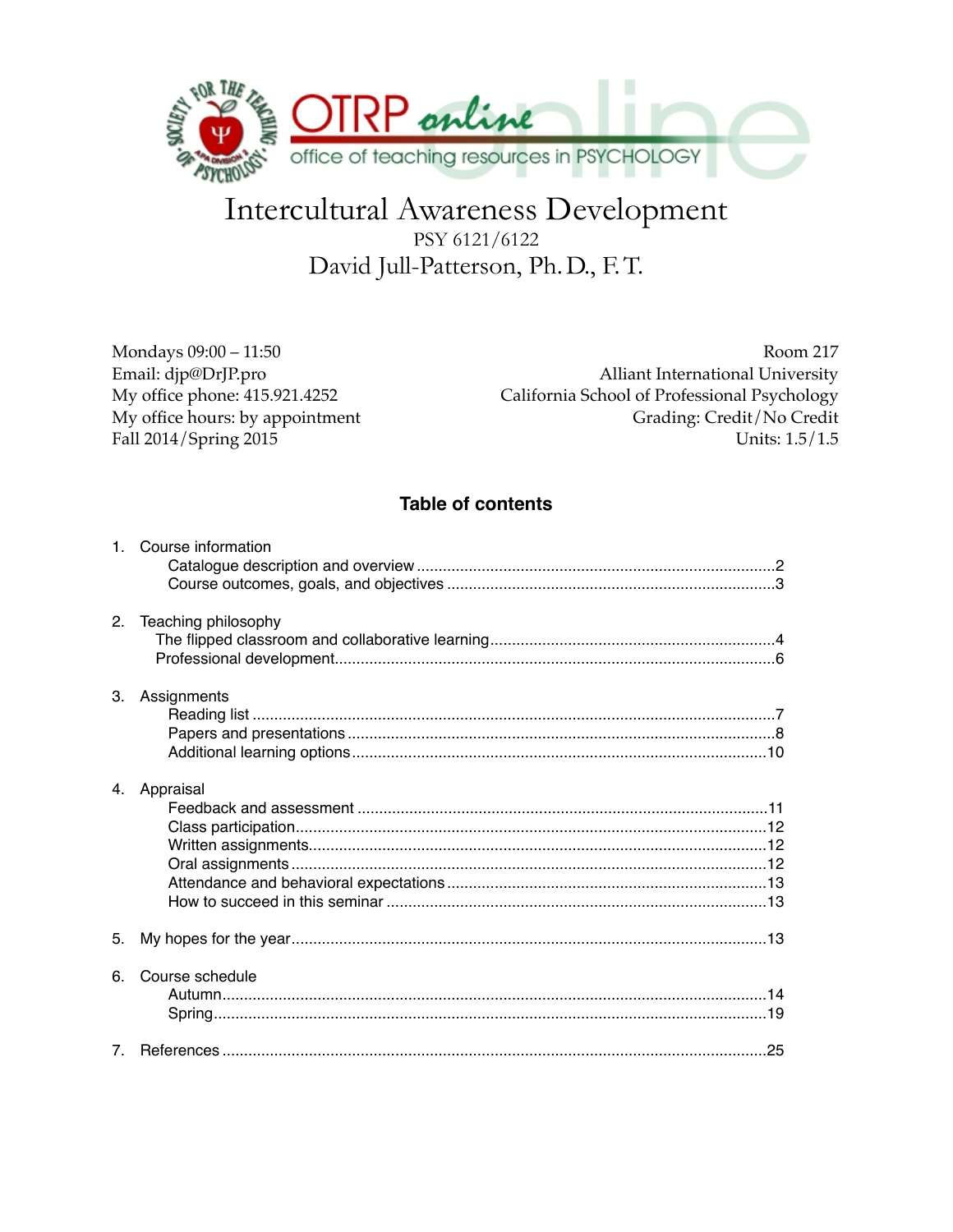# **1. Course information**

#### Catalogue description

*A year-long course focused on experiential and didactic training on issues related to racial/ethnic minorities, sexual orientation, gender, disability, socio-economic levels, the elderly, etc. Aspects of oppression, discrimination, prejudice, and stereotyping of culturally different groups will be covered.*

#### **OVERVIEW**

National mental health professional organizations and state licensing boards recognize the importance of a practitioner's competence when working with persons from different backgrounds as well as from a background similar to the practitioner. Consistent with the goals and objectives set by the American Psychological Association and California's Board of Psychology as well as the AIU mission statement, the goal of this seminar is to introduce you to topics relevant to this area.

The course is focused on establishing a foundation upon which to develop cultural humility and is taught from a U.S. perspective. Because of the controversial and sensitive nature of the topic, I limit class size in order to facilitate student discussions and interactions. We'll frame the discussions around age,

Culture is a concept not limited to patients. It also applies to the professionals who treat them.

David Satcher

gender, physical ability, race and ethnicity, sexual orientation, socioeconomic status, and spirituality. Since your values and beliefs affect how you work with patients, you should be prepared to face challenges from yourself and from others in class about the values and beliefs you currently hold. You will learn general issues of theory, research, and interventions as they apply to the sociocultural aspects of psychology. This will inform your future learning in the field, facilitating a greater degree of intercultural awareness.

During the course you will become familiar with, and demonstrate critical understanding of, the current theoretical, empirical, and clinical literature and how to use

this knowledge. In order to achieve this, we'll examine conceptual issues and how these apply to your clinical work with patients. This allows for a critical discussion at each class meeting as to how the readings and the videos shown in class apply to your work in general, rather than a time-limited focus on one cultural group per week. There is a great temptation for many students learning about cultural diversity to want to be told "how other people do it" and what to say to specific groups of people so they can quickly get about their business. This course will not do that, because doing so serves to perpetuate stereotypes. For instance, the experience of a woman who is Dominican may be very different than that of a woman who is Mexican, which can be different than a woman who is Spanish, yet all may be classified as Latinas. You will not get a "recipe book" on what to do with a particular group of people, and that may be frustrating to you. To put it another way, we will focus on an etic approach (relating to concepts analyzed without considering their role as a structural unit in a system) in this course, using emic (relating to concepts analyzed with respect to their role as structural units in a system) situations to help illustrate course objectives. Conceptual issues covered in this course include ethics, competence and responsibility, acculturation, identity, intergroup relations, assessment, and social justice. Research and clinical examples are incorporated throughout the course. Reflecting the field, we'll draw from the areas of counseling, education, fine arts, medicine, nursing, psychology, public health, social work, and sociology for our readings and videos.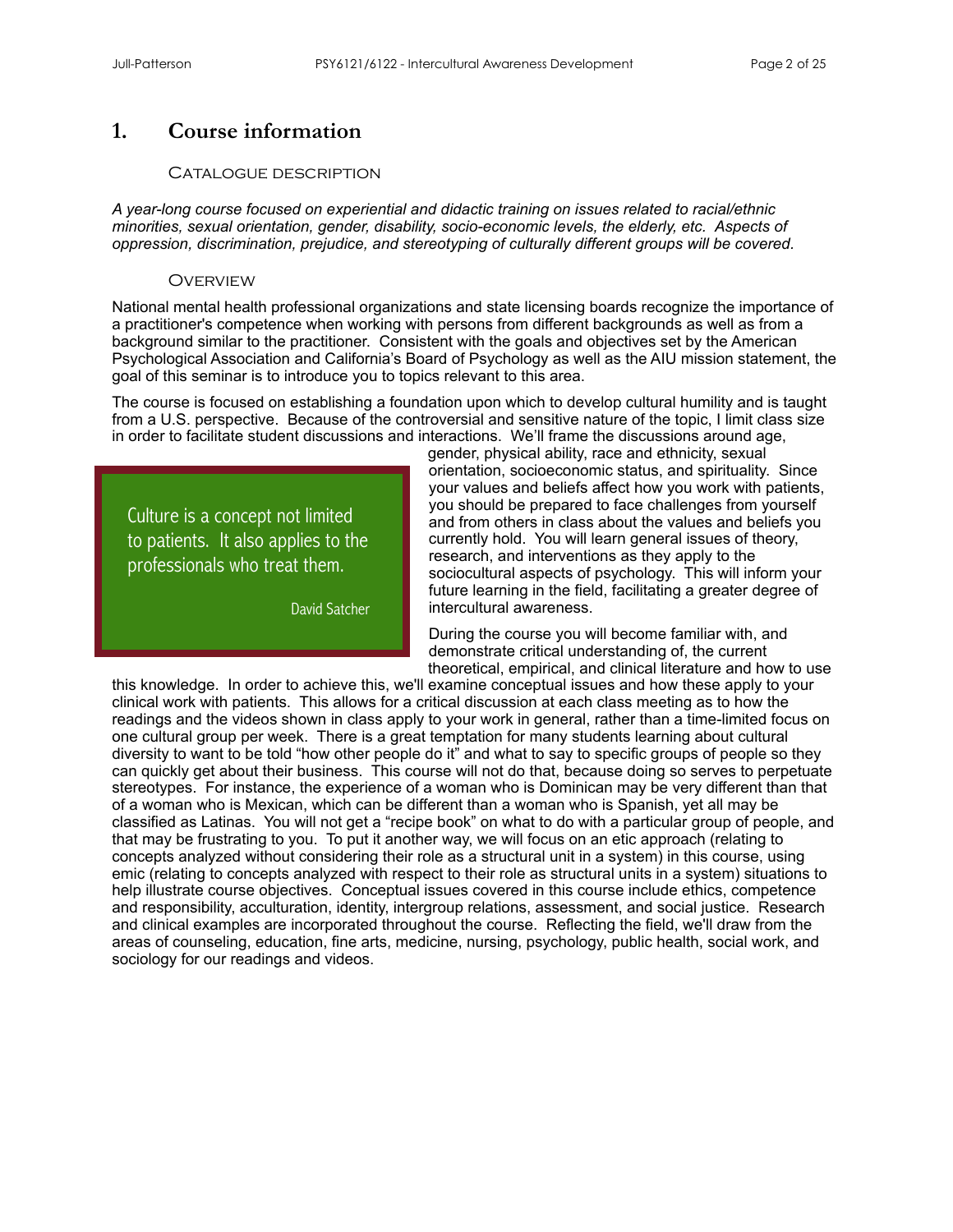I think this is a difficult seminar to take — and potentially an extremely helpful one. As a first-year graduate student, you are already thrown into a mix of strangers who may be very different from your undergraduate cohort, and the topics we address in this course are certainly not neutral ones. Be prepared to disagree with me, your classmates . . . and hopefully, yourself. These disagreements (without the participants being disagreeable) are often the crucible in which learning occurs. If you are a member of a dominant group, you will encounter viewpoints that may be surprising and distressing to you. If you are a member of a marginalized group, the difficulties you may encounter in society will most likely be present during our class meetings. The unique opportunity here is that we will be examining these different aspects of culture through the lenses of psychological science, social justice, and a profound respect (not just tolerance) for individual and group variability. Your own professional development (professionalism) is nurtured during the year in this course. My commitment to each of you is to help cultivate a classroom climate that is challenging, mindful, humble, humorous, compassionately curious, and ultimately beneficial, yet I cannot do it alone. All of us hold the responsibility, power, and honor of cocreating an environment where each person can learn and flourish in the process of becoming a psychologist.

#### Course outcomes

These objectives allow you to show your comprehension of course material by demonstrating knowledge of factual and conceptual (more concrete) through procedural to metacognitive (more abstract) processes. In this case, "metacognitive knowledge is knowledge of [one's own] cognition and about oneself in relation to various subject matters . . . " (Anderson and Krathwohl, 2000). Intercultural awareness development starts with a knowledge of your own background (factual), how that background relates to general principles (conceptual), and how those principles influence your work (procedural). The overarching outcome is to increase your own ability to critically self-reflect about how these facts, concepts, and procedures help you emotionally and cognitively understand yourself and how you view others (metacognitive), and how this type of understanding impacts your performance of professional behavior in a cultural context.

And every interaction occurs within a cultural context.

#### **Goals**

Specific to this section, goals of the course are for you to:

- Delineate your own sociocultural world view, including the privilege you hold as a member in dominant groups, and how it influences your work as a psychologist.
- Recognize that views of the world vary across different cultural groups, including your own group.
- Determine the unique intersection of an individual's identities.
- Possess a cognitive and affective understanding of the experience of targeted groups in this country that differs from the understanding you now have.
- Test your awareness of how imbalances in power impact behavior and needs of helpers and those helped, and how this affects the helping relationship and health care institutions.
- Create a strong foundation upon which to build additional knowledge, skills, and experience to work relationally within the sociocultural context (skills in lifelong learning).

#### **Objectives**

By arriving successfully at the end of the course, you should be able to:

- 1. Deconstruct your own cultural background and the values transmitted to you through that background.
- 2. Analyze the blind spots you possess concerning the privilege you have through membership in your own dominant cultural group(s).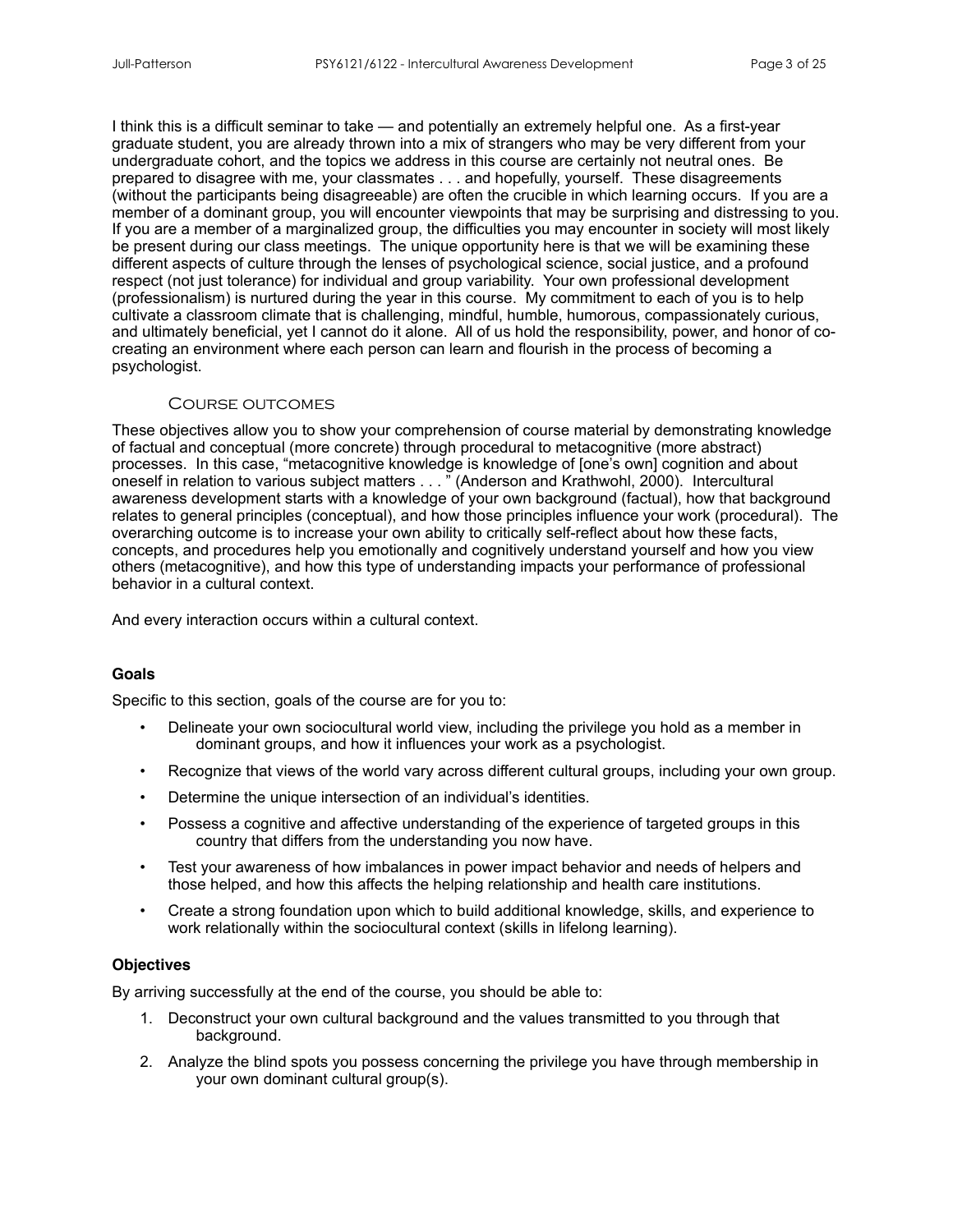- 3. Identify mental health agencies in the San Francisco Bay area with particular competence and outreach to target populations.
- 4. Summarize theories of identity development.
- 5. Carry out assessments that encompass cultural features.
- 6. Generate topics for further investigation, a metacognitive activity that contributes to developing lifelong learning skills.
- 7. Critically reflect on areas for growth as a professional psychologist who strives for cultural humility.

# **2. Teaching philosophy: the flipped classroom and collaborative learning**

I am particularly interested in the pedagogy of health care education and the continued search for the most effective use of students' time and the maximum amount of material to be comprehended and made useable in professional settings. Much of my professional life is spent at the University of California San Francisco working in the areas of faculty development, medical student education, and interprofessional health education. I have found that the flipped classroom helps students receive and master new knowledge outside the classroom, and teachers use classroom time to reinforce learning and address students' questions (Prober and Khan, 2013).

In this course, you are responsible for reading the chapters and articles that are assigned, then bringing in questions, disagreements, revelations, and confusions that arise during your reading. As you can see, reading is an active act of learning rather than a passive information scan. I will regularly bring clinical cultural quandaries to class and, in a problem-based learning modality, ask you to work on those quandaries, generate areas for further knowledge (hence the spontaneous learning opportunities), and come up with approaches based on what you've learned in your readings; this also helps support an underlying goal to develop lifelong learners.

Traditional lectures often foster passivity and dependency. They typically provide answers rather than questions and create the impression that knowledge can be successfully dumped into learners' heads, like water in a bucket. In a variation of this analogy, many doctoral students feel that during coursework they are trying to take a drink from a fire hose! During uninterrupted lectures, learners are discouraged or prevented from reflecting on or

Have you learned lessons only of those who admired you, and were tender with you, and stood aside for you?

Have you not learned great lessons from those who braced themselves against you, and disputed the passage with you?

Walt Whitman

challenging ideas, even internally. Learning takes place within a context that evokes and encourages the learners' questions. While most instructional groups are a blend, groups that are more often collaborative can create a fertile ground in which learning can grow. This collaborative spirit is a hallmark of interprofessional medical home teams, so the mechanics of this class will stand you in good stead should you enter the profession as a clinician and be involved with the health care system.

The table (Westberg and Jason, 2004, p. 48) on the next page highlights some of the traits of collaborative and authoritarian groups.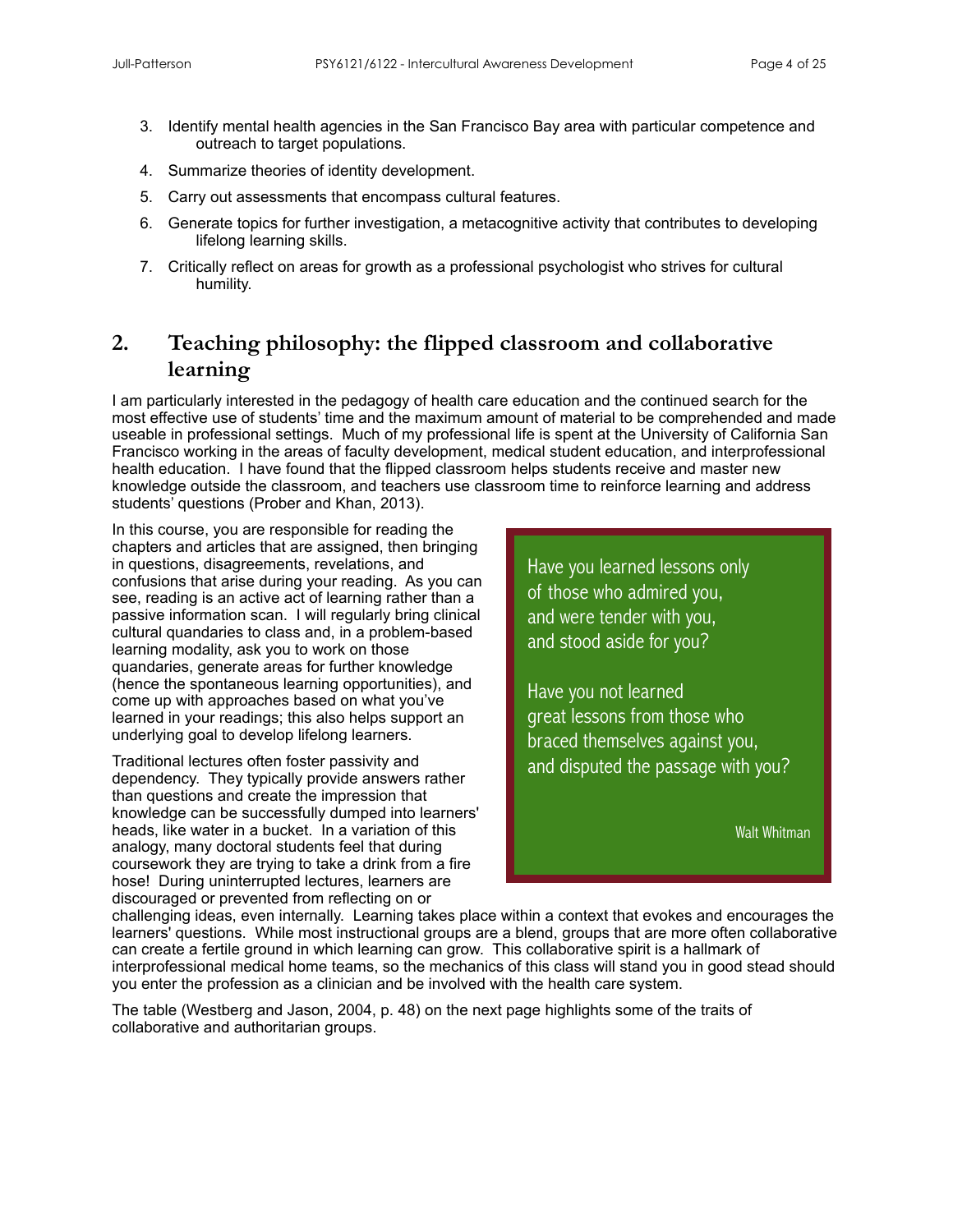|                                     | Collaborative                                                                 | <b>Authoritarian</b>                                          |
|-------------------------------------|-------------------------------------------------------------------------------|---------------------------------------------------------------|
| <b>Description of class</b>         | Learning community                                                            | Isolated individuals                                          |
| Way learners are viewed             | Vital contributors to their own and each<br>other's learning                  | Recipients of teaching                                        |
| <b>Teachers' main roles</b>         | Facilitator of learning, diagnostician,<br>model, coach                       | Purveyor of information                                       |
| <b>Teachers' main communication</b> | Questioning, active listening                                                 | <b>Telling</b>                                                |
| <b>Type of leadership</b>           | Situational: varies with the learners and<br>the context                      | <b>Directive</b>                                              |
| Learners' main roles                | Active: Questioners, intent listeners,<br>discoverers, teachers of each other | Passive: Listeners, receivers of<br>information, note-takers  |
| <b>Nature of discussions</b>        | Dialogues; reflective                                                         | Monologues                                                    |
| Nature of relationships             | Trusting, respectful, collaborative                                           | Formal, guarded, distant, competitive,<br>perhaps adversarial |
| <b>Responsibility for meetings</b>  | Increasingly, the learners'                                                   | The teachers'                                                 |

The goal in this course is for us to work on a collaborative level, not an authoritarian level. Warning: I will not deliver lectures! Those of you who are used to being "lectured at" may find this challenging, and I encourage you to try what may be new to you. This reflects the field we are studying as well. There will be new types of information or ways of seeing the world that are unfamiliar – this is a chance for you to stretch and grow. For the time to be interesting, stimulating, and beneficial, before each class you must have thought about the material from the previous class meetings, completed the readings assigned for the week, and formulated questions, disagreements, and other ideas. Be prepared to discuss your personal and professional reactions with me and with your colleagues in class. Both you as a student and I as an instructor share the responsibility for making the seminar relevant and useful to you. All of us in the class teach each other; learning is a community effort.

Using this approach, there is a great reliance on collaborative learning, as you may imagine from the description above. Plan to spend part of most classes working in duos, trios, or quartets; many of you are used to working on an individual level, and this is different for you. A large body of research demonstrates that adult learners learn best when they are actively involved in the process. Regardless of subject matter, students "…working in small groups tend to learn more of what is taught and retain it longer than when the same content is presented in other instructional formats" (Davis, 2009, p. 147).

We will frequently organize learning around class discussions. Here are some guidelines (Tiberius, 2013, p. 67-68) that may be helpful as you work in this way:

- Seek the best answer rather than try to convince other people.
- Try not to let your previous ideas or prejudices interfere with your freedom of thinking.
- Speak whenever you wish (if you are not interrupting someone else, of course), even though your idea may seem incomplete.
- Practice listening by trying to formulate in your own words the point that the previous speaker made before adding your own contribution.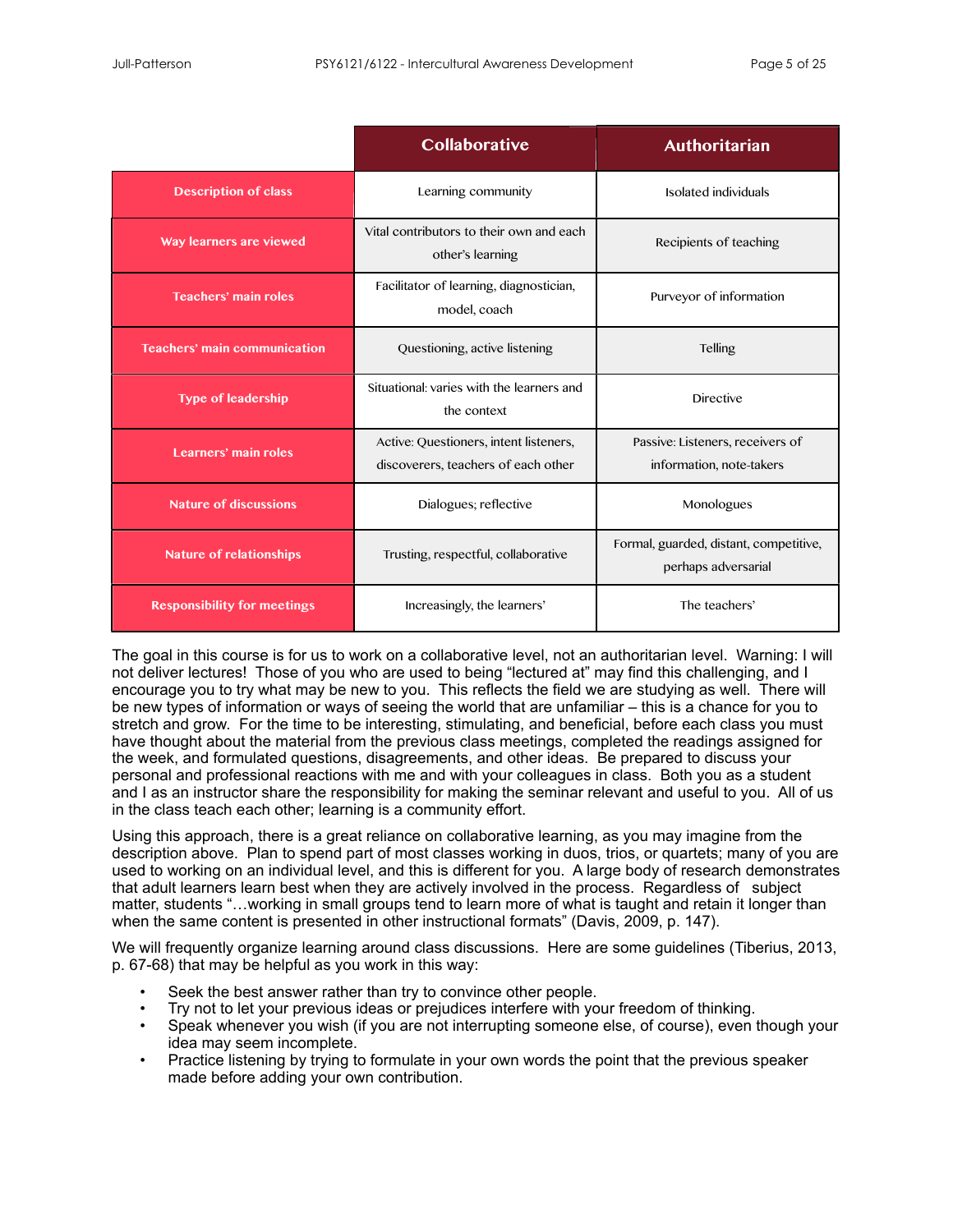- Avoid disrupting the flow of thought by introducing new issues. If you wish to introduce a new topic, warn the group that what you are about to say will address a new topic and that you are willing to wait to introduce it until people are finished commenting on the current topic.
- Stick to the subject and talk briefly.
- Avoid long stories, anecdotes, or examples.
- Give encouragement and approval to others.
- Seek out differences they enrich the discussion.
- Be sympathetic and understanding of other people's views.

The role of discussions as part of the structure of this course is such that the skill of critical reflection is actively cultivated. "Reflective learning can improve professionalism and clinical reasoning, and reflective practice can contribute to continuous practice improvement and better management of complex health systems and patients" (Aronson, 2011, p. 200). In contrast to the common usage of the term "reflect," *critical reflection* has been described by Mezirow (1990) as

... the process of becoming critically aware of how and why our presuppositions have come to constrain the way we perceive, understand, and feel about our world; of reformulating these assumptions to permit a more inclusive, discriminating, permeable and integrative perspective; and of making decisions or otherwise acting on these new understandings. More inclusive, discriminating, permeable and integrative perspectives are superior perspectives that adults choose if they can because they are motivated to better understand the meaning of their experience. (p. 27)

You are expected to develop your own critically reflective ability not only to contribute to this class, but to enhance your own lifelong learning skills. In this spirit, part of our discussions will involve providing and incorporating peer feedback on class presentations.

As a class, you also have a legacy project to pass on to students that follow you. You will work together toward the end of spring semester to create a short document that will be passed on to students in next year's class section. What do you want to be sure the class that follows you knows? What do you wish someone had told you about this course at the beginning of this academic year? Are there other suggestions you want to pass on in general about this first year in the program? What can you tell your successors that will help them navigate the course and this academic year in a better way? By doing this, you increase the impact of your learning community and help create a culture of passing on learned wisdom and support to others. Don't forget: we all stand on the shoulders of those who came before us.

#### Professional development

As you engage in your psychology acculturation in this course, we will attend to aspects of professional development throughout the year. For instance, we'll look at the issues related to acculturation in the spring semester. While most of the readings focus on the conceptualization and research about acculturation, you'll also find earlier in the year an article on how psychology trainees and psychology programs are dealing with questions of beliefs and behaviors within training situations. You'll find this metacognitive approach laced throughout your readings; my intent here is to help you further develop your professional knowledge and competence (a basic definition of professional development) by understanding how your personal responses affect your professional viewpoint and behavior. The focus on professional development has an impact on the caliber of graduates from this school, legal and ethical behavior of graduates, the type of peers I and other faculty will be encountering in our professional lives, the reputation of the school and its subsequent ability to recruit highly qualified students, and –most important – the quality of care that is given patients by our students and graduates. This brings up my role as your professor. Pope (2014) describes this role of all faculty and supervisors as:

. . . the dual task of nurturing the development of (psychologists)-in-training and also ensuring quality client care. In order to fulfill these dual responsibilities, faculty must evaluate students based on their academic, professional, and personal qualities. These factors are evaluated based on one's academic performance and one's ability to convey warmth, genuineness, respect, and empathy in interactions with clients, classmates, staff, and faculty. Students should demonstrate the ability to accept and integrate feedback, be aware of their impact on others, accept personal responsibility, and be able to express feelings effectively and appropriately (Pope, 2014, p. 91).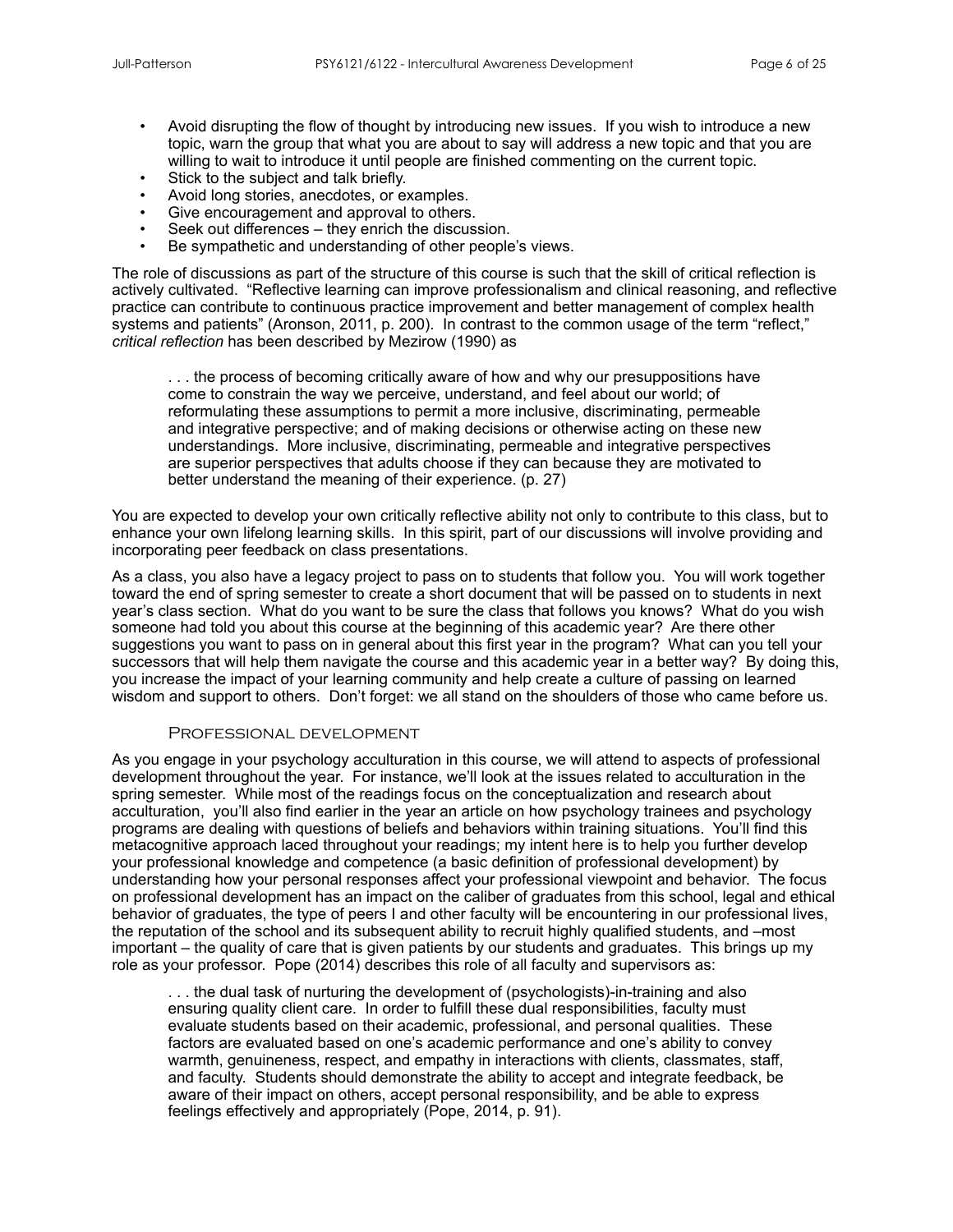Good grades alone do not determine the quality of graduates; the faculty and administration of AIU take into consideration a number of factors when making decisions about who can graduate from the program. I take my gatekeeper role seriously, and I am committed to carrying out this role in a transparent, ethical, and pedagogically sound manner. I want you to be successful in this course and in this profession. I will communicate directly and privately with you if I have any concerns about your professionalism. My goal in this communication is to identify a lapse in professionalism, make sure you understand the impact of the lapse, and to work with you to identify options to address the specific lapse as well as reflect on its implications in order to support your further development as a psychologist. My responsibility (and commitment) as your professor is to provide specific methods of support for you to succeed in this class and to achieve a clear identity as a psychologist; conversations about professionalism are held in the spirit of identifying pathways toward your success, and developing skills that support your proactive stance toward lifelong learning.

As you read this, you may begin to wonder about the power differential between me and each of you as students. This underlying question of power – who holds it, what can be done with it, and how does the differential affect interactions – informs your clinical work as well, and I hope we'll use the times where questions of power arise in class to think about the connections to your work with patients.

## **3. Assignments**

There are no quizzes, midterm exams, or final exams in this course. There are written and oral assignments as detailed below.

Reading List

 *Required*

Ridley, C. R. (2005). *Overcoming unintentional racism in counseling and therapy: A practitioner's guide to intentional intervention* (2nd ed). Thousand Oaks, CA: Sage. ISBN-13: 978-0761919827

Articles, book chapters, and reports as assigned.

 Please bring a copy of the assigned readings for the week to class with you (either paper or on an electronic device).

#### *Recommended*

- Fadiman, A. (1998). *The spirit catches you and you fall down: a Hmong child, her American doctors, and the collision of two cultures.* New York, NY:New York, NY: Noonday Press. ISBN-13: 978-0374533403
- Fanon, F. O. (2005), *Wretched of the earth* (R. Philcox, Trans.). New York, NY: Grove Press. (Original work published 1961) ISBN-13: 978-0802141323
- Freire, P. (2000). *Pedagogy of the oppressed* (M. B. Ramos, Trans., 30th anniversary edition). New York, NY:New York, NY: Continuum. ISBN-13: 978-0826412768

Leong, F. T. L., Comas-Díaz, L., Hall, G. C. N., McLoyd, V. C., & and Trimble, J. E. (2014). (Eds). *APA handbook of multicultural psychology (APA handbooks in psychology).* Washington, DC: American Psychological Association. ISBN-13: 978-1433812552

Videos listed will be shown in class.

Like neuropsychology, assessment, and statistics, some psychologists specialize in cultural aspects within our field, conducting research, consulting, teaching, and/or providing clinical service related to this topic. Within these readings you will find an array of articles that explicate theory and/or research. This contextualization helps you move beyond the *What do I have to do to be politically correct?* or *What am I supposed to say to those kind of people?* stance and into a more thoughtful and proactive engagement that is designed to provide excellence in carrying out the many roles in which psychologists may be found throughout their careers; lifelong learning is a necessity for continued competence in our profession.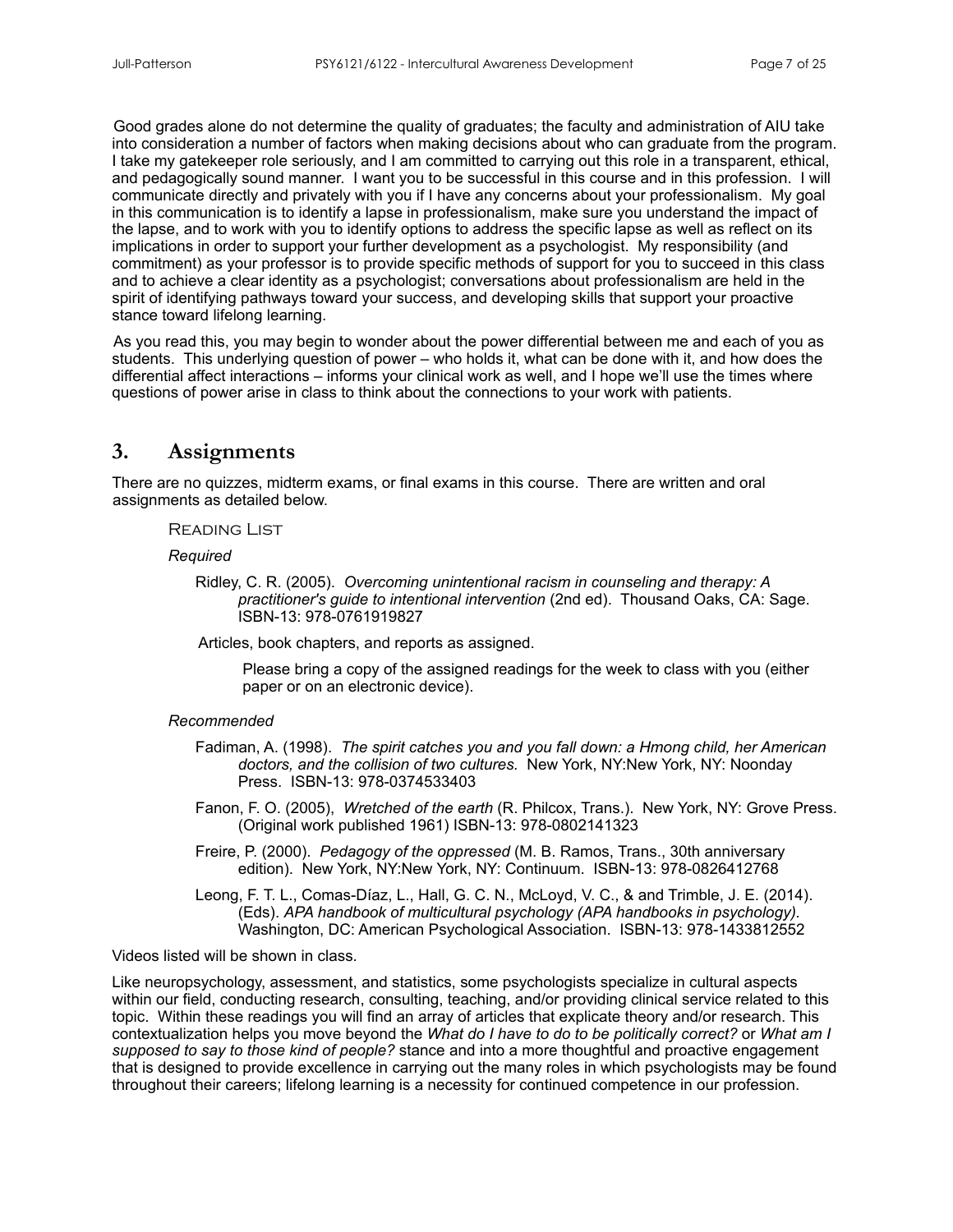For every hour in class, plan to reserve 2-3 hours outside of class for reading and writing (this is the definition of the Carnegie unit, the basis for granting course credit in U.S. colleges and universities). Please send your written assignments to me through our Moodle portal. Turn in assignments by the start of class (9:00) on the due date. Bring a double spaced and stapled hard copy of the assignment to class if you you have a problem with your upload to Moodle. If you will miss the class when an assignment is due, you are still responsible to submit your assignment by the due date and time. **I do not accept late assignments;** do not turn them in (see exception on page 12 regarding serious illness), and please . . . don't ask me to make an exception for you.

#### Papers and presentations

1) As we are having discussions in class, we'll come upon a topic that isn't familiar and not necessarily covered in the readings; it would help us to have more information, hence a **spontaneous leaning opportunity (SLO)** [Learning objective 6]. Write a 500-700 word answer to a question that arises in class and post to the SLO forum on Moodle within 4 days. Be sure to tie your answer to the topic that was being discussed. You'll have one of these SLOs each semester. As part of your class participation grade, classmates who did not write the answer are to read and briefly respond on line through the Moodle class forum; please write your response within 3 days of the SLO posting. This means that the selection, posting, and responses to a SLO occur within one week. Or, in more concrete terms, the SLO gets chosen in class on Monday; you have until Friday at 09:00 to write it; the rest of the class has until 09:00 Monday to comment on it. After that time comments are closed.

Here are a few guidelines when you write your SLOs and make your responses:

- Use at least two resources from the professional literature, and cite them; this keeps you safe from the perception of plagiarism and requires you to consider two (possibly) different viewpoints. It also gives others the opportunity to follow up should they want to do so.
- Don't cut and paste information; you won't learn by doing that. Read, comprehend, and digest the information, and then write your entry based on your understanding. Remember: *I'm interested in what you think.*
- Seek out differing opinions if they're available, briefly summarize them, then tell us which one you're leaning toward and why.
- Relate the SLO to your own clinical or academic situation and/or the topic we were discussing in class.
- What is particularly salient for you in what you learned through this SLO? If you ask a question (which is not specific to a classmate), be sure to answer it.
- Tell us what you thought about what you learned; what is your viewpoint, and what prompts you to hold that view? That will gives us as a group more of a chance to have an ongoing dialogue.

For responses, consider these questions (not all will apply to every SLO):

- What questions do you have about the basic information presented in the SLO?
- What are additional ways of relating this SLO to the discussion in class?
- How does this SLO relate to your practicum or classroom experience? Is there anything to consider doing differently based on what you learned from your classmate's research?
- 2) The **personal awareness paper** (4-6 pages) [Learning objectives 1 and 2] is based on recommendations in the articles by Arredondo (1999) and by Watt (2007) in weeks 2 and 3 respectively. Please remember that you do not need to disclose personal information that you don't want to, should that be your decision (see the APA ethics code standard 7.04.).
	- Part A: Describe your own cultural background, e.g., ethnicity, values, language, customs, spirituality, gender roles, sexual orientation, physical disabilities, identity, social class, etc. Which common characteristics of your own group do you like most and least? If you choose to mention your family, distinguish ways your family is culturally typical and in what ways it is unique.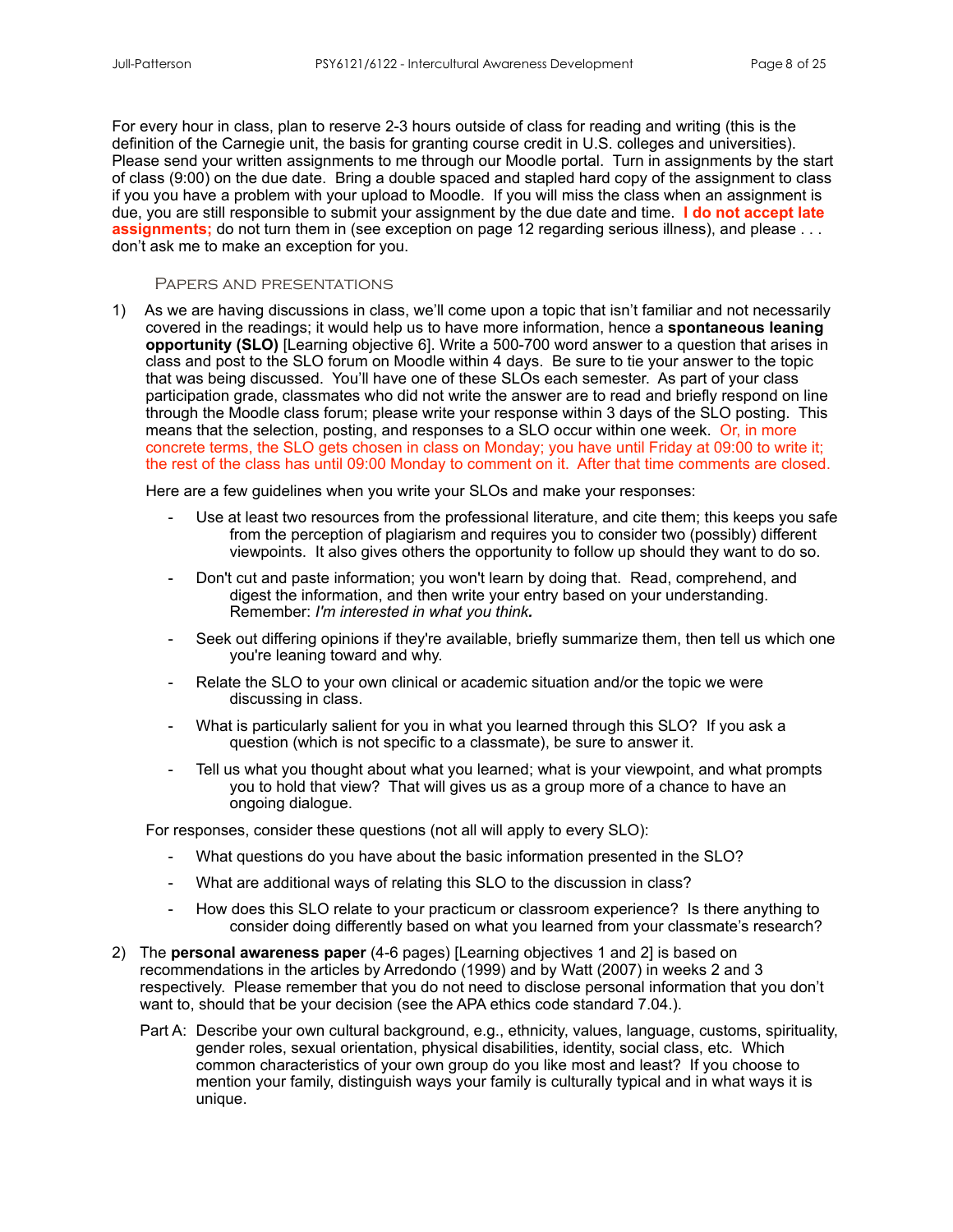- Part B: Discuss how your own cultural background might affect your work as a psychologist. For instance, what is your own group's attitude toward other cultural groups, and toward psychotherapy? How might you be perceived by other groups? Explain your responses.
- 3) The **community agency paper** (4-5 pages) [Learning objective 3] requires you to make a site visit to one human service agency that provides mental health services and with which you are currently *unfamiliar*. Be prepared to give a 5-minute presentation to the class about the agency you visit. You must meet with at least one licensed mental health professional as part of your visit. In order to help you develop more understanding of one particular cultural group (the emic approach), choose an agency that could serve the person with whom you are talking for your application paper (see #5 below). Write your paper as follows:
	- Part A: One page describing the agency. Include name, address and neighborhood, URL (if applicable), who/why/how/when established, client population served, services offered, eligibility for services, staffing, fees, accessibility, and funding. Reproduce enough copies of part A to distribute (either paper or electronically) to the entire class.
	- Part B: Three to four pages describing your reactions to the experience: first impressions, how you are culturally different from clients/staff, what it might feel like for you as a staff member there, and impressions when leaving.

 My suggestion is to make arrangements with the agency you select **well before the assignment is due,** particularly so you can schedule time with the licensed mental health professional on site.

- 4) A **community interaction exercise** (4-5 pages) [Learning objectives 2 and 7] given in class forms the basis of this assignment. No extra time is needed to complete the exercise itself, and no research or study of outside sources is required; you'll be writing a critical reflection paper about your experience with the exercise. I will give you full instructions and materials the class before the assignment is due.
- 5) For the **application paper** (14-15 pages) [Learning objectives 2, 3, 4, 5, and 7], arrange to talk with an adult you do not know well for approximately 8-10 hours. This person is someone from whom you are culturally different in at least one of the seven ways we are examining in this class, and not part of the dominant discourse (see Robinson, 1999, week 3). One hour a week or biweekly would be ideal. The focus is to begin to get to know the person and her or his view of her or his culture. Provide complete citations (APA format) for 3-4 articles in the professional literature (not from your assigned readings) that relate to this person's specific cultural background. Discuss these articles in terms of how they may or may not be relevant for a psychologist if your interviewee were a client in therapy. Include the following in your paper:
	- A biographical sketch of the person (not more than 2 pages; the sketch is due November 17).
	- This person's experience navigating a path of acculturation.
	- Responses to your inquiries into the individual's cultural experiences and perspectives.
	- A reflection of how your own cultural background influences your understanding and interactions with this person.
	- A summary of a few critical incidents or moments during your interviews when the cultural aspects of the interaction between you were addressed (directly or indirectly).
	- A critical reflection on how those incidents affected subsequent interactions and the relationship.
	- A discussion of what you learned through the readings of the course and your specialized reading about this person that was supported or challenged in the interview.
	- Finally, describe how this series of interactions helped you identify your next steps to continue your own professional growth.

This is not an assignment to conduct therapy; it is an assignment to conduct a series of informational interviews. Do not interview a student peer or someone with whom you have a relationship that already entails an imbalance of power, i.e., supervisor/supervisee, employee/employer; we'll discuss this concept in class. We will discuss in our first class ways to identify a person to interview.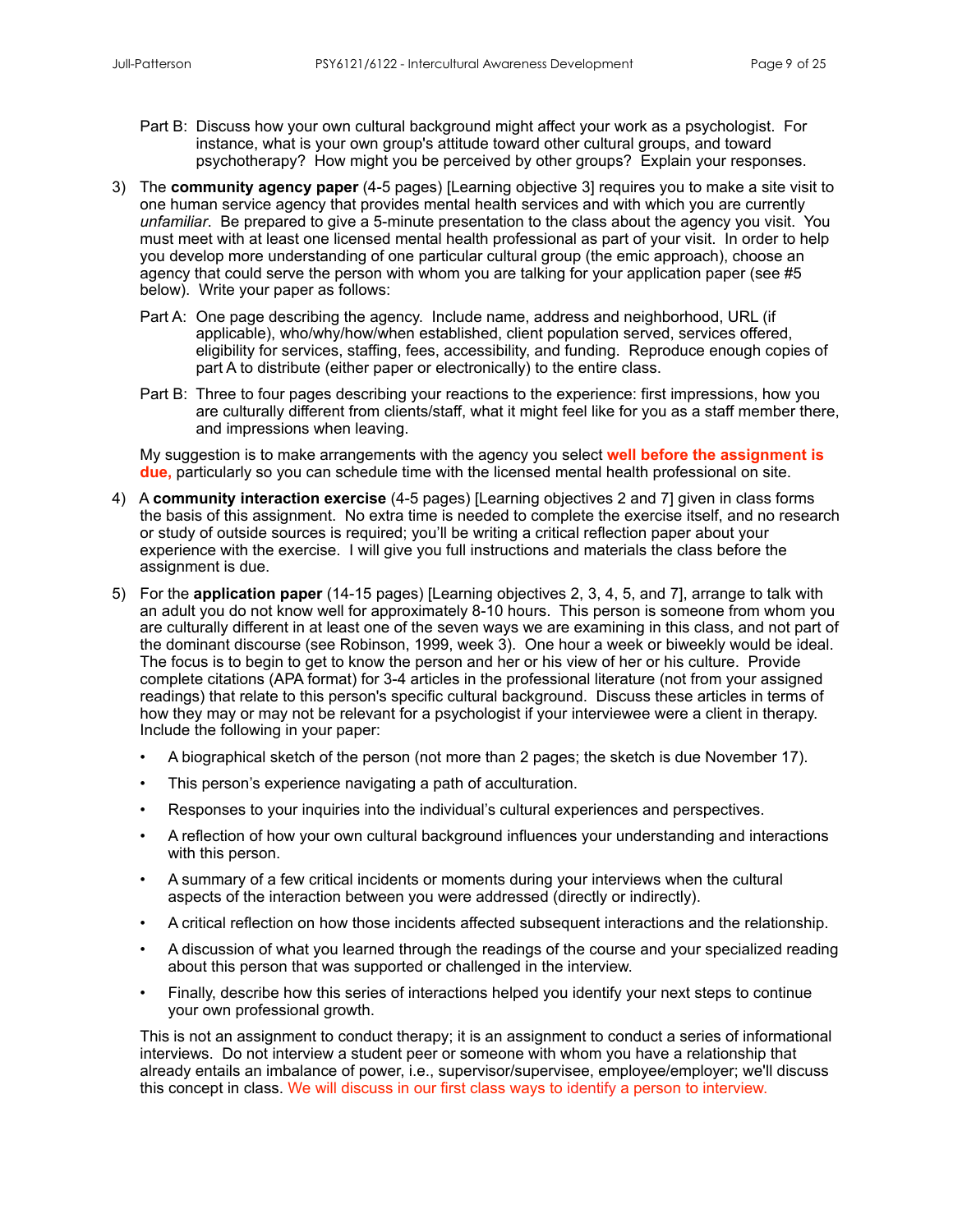Plan to give the paper to two other students before it is due to me; this draft is due in week 12. Each of you will be giving feedback to one another about your papers in working groups established in class. You will also give to me a written copy of the comments you make to your working group members.

This assignment is designed for you to apply what you have learned in the course to the interactions you have with one person. Please use this assignment as an opportunity to synthesize your knowledge and demonstrate your grasp of the material covered over the year .

#### **Additional learning options**

[a] Write a third **SLO**. Classmates who respond to your SLO receive extra credit as well. *Available once per semester*.

[b] Health care professionals who are able to critically self-reflect show a higher level of proficiency in their careers. In this spirit, write a 7-8 page **paper** about your own process of increasing your understanding of your own cultural viewpoint (this is a advanced "revision" of the personal awareness paper from the autumn semester, and should reflect a greater level of development and knowledge). During this course you've been reading about values that may be different than yours. What values do you hold in greatest esteem? How are these reflected in the APA ethics code (or not)? How have you seen your own cultural identity development shift over the year (remember you are in the process of acculturation into the profession of psychology, so that is an option upon which you can reflect)? What was most culturally problematic for you in your practicum placement or in classes? What cultural difference could be the most difficult for you to navigate successfully as a psychologist (Hint: Don't tell me "none of them"!)? Describe your journey over the past year in terms of how your own cultural sense of self has changed. The task here is to have opinions and to base them in what you've learned in this course. Bring your critical thinking and cogent writing skills to bear in this assignment. *Available once per year after Week 10 in spring semester*.

[c] Prepare a 45-minute **class presentation** on a topic we aren't covering. If you are interested in this option, please see me to approve the topic and receive some guidance about successfully teaching a learning module for our class. This option must be selected by the fourth week in the semester. *Available once per semester*.

[d] **Interprofessional competence** is receiving greater and greater levels of attention at many levels of national organizations (U.S. government, American Psychological Association, American Medical Association, and others) and is projected as a fundamental skill of health care professionals. Document in a 7-8 page **paper** what you learn in a meeting with a student in a health professions graduate program during which you review your respective training in cultural awareness. How would you compare and contrast the training? How do students in your interviewee's profession learn about cultural awareness? Is there a formal cultural awareness class? If so, at what point in their program do students take the class? When do conversations about cultural awareness get brought up - only when there's an intercultural difficulty? How is their own professional acculturation accomplished? How much of it comes through exposure to the "hidden curriculum" that exists in their school and placement sites?

Do not interview a student in a mental health profession; chiropractic, dentistry, massage, medicine (allopathic, Ayurvedic, Chinese, or osteopathic), nursing, or physical therapy are all professions you may investigate. If you would like to select some other health care profession, please first check with me to confirm your selection. *Available once per year*.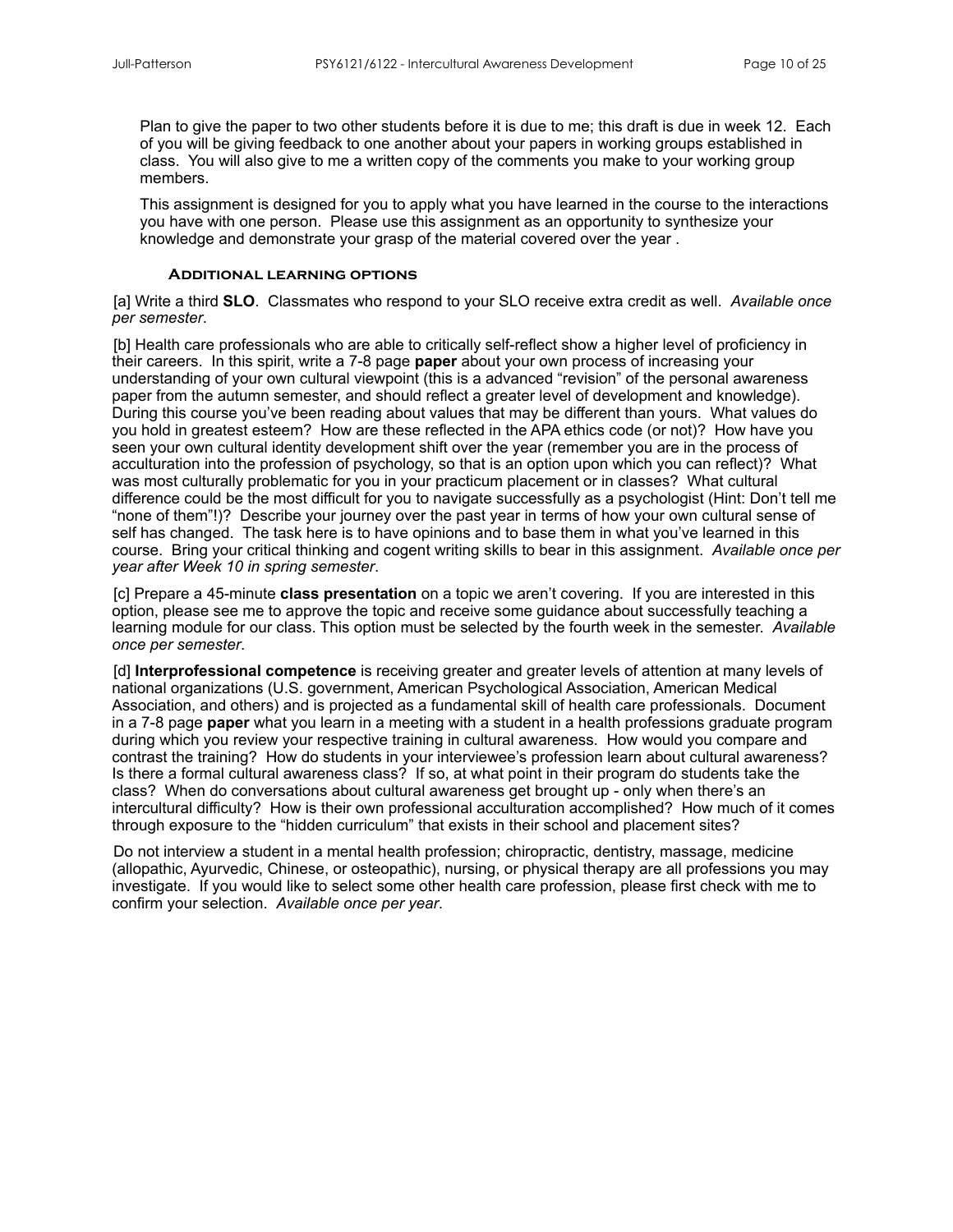# **4. Appraisal**

Someone who is attending to how well he [*sic*] is doing has his self-concept on the line. His image of himself as smart or competent is endangered by the risk of failing to meet a certain standard of performance. The attempt to protect that image usually comes at the expense of a desire to try one's best, which can seem risky. If you don't try, you don't fail. . . . The more the student is focused on how well he's doing, the less he is absorbed in the task itself. That absorption facilitates learning, so anything that undermines it is educationally disruptive (Kohn, 1999, p. 156).

The AIU policy of credit/no credit grading for this course is particularly helpful in our situation; when I teach this course, Kohn's assertion proves very accurate. I hope you can be absorbed in the learning and will encourage that stance in whatever way I can.

Think of this course as one 3-unit semester course spread over two semesters and meeting half as often. At the end of each semester you will receive an *Credit/No credit* grade. I do not give *Incomplete* as a grade except in extremely rare situations; you must have completed 75% of the work should an incomplete be contemplated, and the missing work is due to serious illness or a family emergency. Plan to take both semesters of this section – the dates for the entire course are listed in the syllabus. Enrollment is closed to new students in the second semester; please do not sign up for the course if you will not be able to attend both semesters in their entirety.

#### Feedback and assessment

Students are sometimes uncertain about the difference between feedback and assessment. Feedback, in this class, is an ongoing conversation between all of us, transparent in nature, and serves to educate the rest of the group as well as the recipient. You will receive written feedback as part of your SLOs from both me and your classmates. Here is an example of public feedback I might post in the forum to a SLO:

I'm glad you chose this subject, Aloysius. Your description of the dilemma in which you found yourself wondering if something a patient said was an indication of pathology or or a common cultural viewpoint was specific, and your reporting of your experience in this practicum setting was both humorous and detailed.

You also asked your classmates two thoughtful questions about the situation in which you found yourself. In addition to the reporting, I would like to have read more about your own reactions and responses to this dilemma, including knowing your answers to the two questions. Letting us know what position you hold contributes to a more vivacious forum interchange.

By linking this clinical quandary to the appropriate sections in the ICD-10, you made the subsequent discussion much easier, which was very helpful.

This type of public feedback is designed to help you and your classmates improve and learn from one another throughout the year.

Given this course is offered in a pass/fail format only, I will be explicit in giving you private written comments on the assignments you submit should I have any concerns whatsoever about your passing the course. I will also highlight areas where I see you performing in an exceptionally skilled manner.

Assessments come in the form of a credit/no credit decision for work submitted that takes into account the feedback you've received, any private comments I may have written, and then a summative process encompassing your work throughout the entire semester. All assessments are private. The hallmark of a good assessment is that it is not a surprise, and I will strive to make sure my ongoing feedback (as well as that of your classmates) is reflected in your assessment.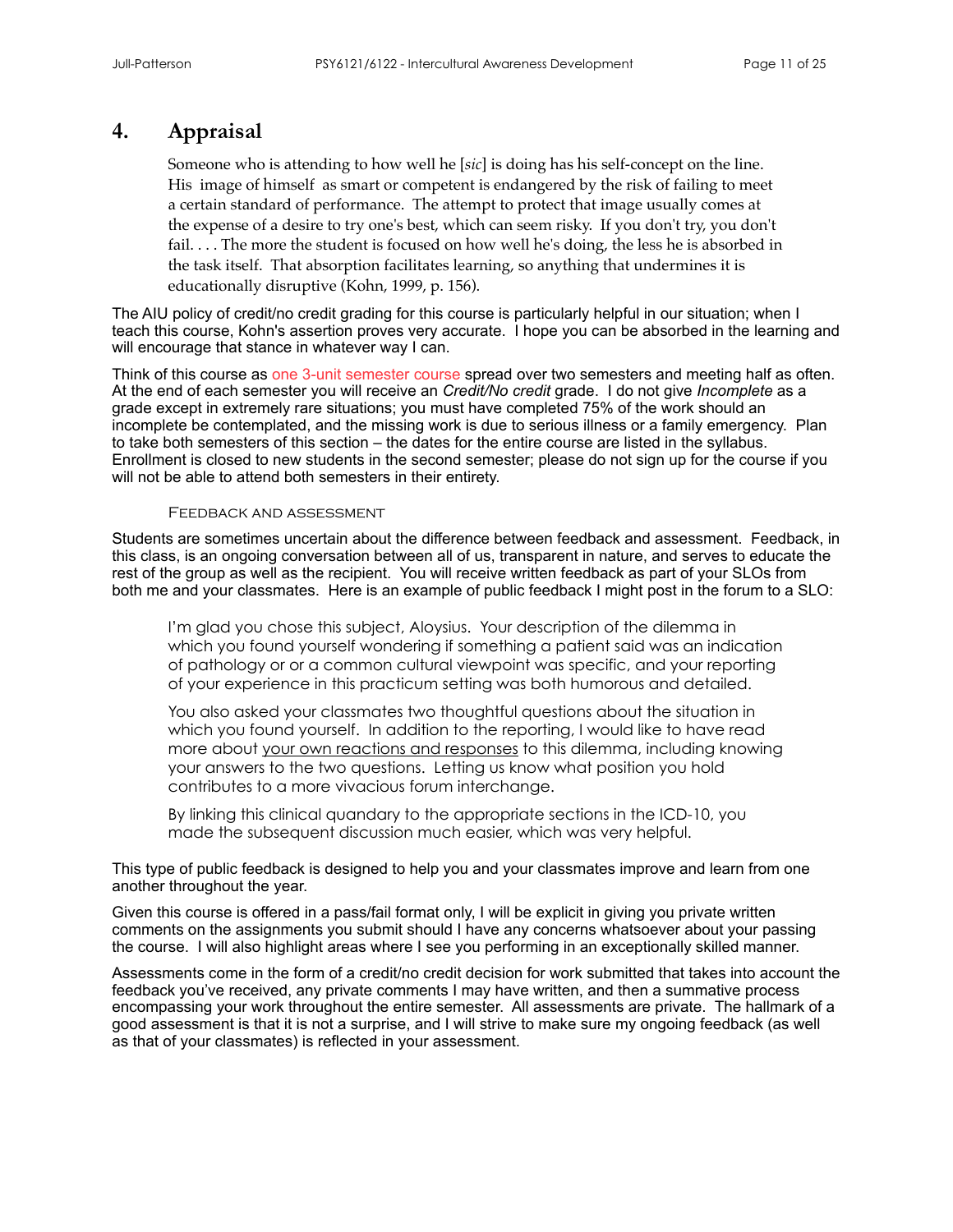#### Class participation

Sharing ideas and engaging in intellectual dialogue are requirements of the course. Participation in class discussions and forum responses are important components of my ability to assess your academic achievement. Through your participation you contribute to others' learning and advance your own understanding. It is one way in which you demonstrate your mastery of class material and course objectives, in addition to your ability to engage in problem solving and professional learning behaviors.

The class is designed using small group discussion as well as problem-based learning to help facilitate class participation. Throughout the course you are responsible for being familiar with and participating in discussions of assigned readings and SLO posts. Assigned readings are the didactic basis of the course. Through reading and discussions you will acquire the scientific and theoretical knowledge base to meet course learning outcomes. Assessment of your participation in class discussions is based on:

- Preparation you read the article, are familiar with its content, and are prepared to discuss it;
- Willingness you contribute to class discussion and comment on other classmates' SLOs.
- Quality of contribution  $-$  you understand the readings, synthesize concepts, explore and question meaning, and apply concepts.

#### WRITTEN ASSIGNMENTS

Please use APA format for your written work (don't worry about a cover page, however).

I want you to focus your critical skills and synthesize what you are learning from the readings and class discussions. At this level of education, I assume your mastery of basic skills of grammar and composition. Please write in the first person (using *I*) and not in the third person (using *the writer* or *we* or *psychologists*). Don't just rephrase other authors' work – give your own perceptions or ideas. Be sure you include concepts from readings and class discussions as appropriate. Please don't recap the article or chapter - I already read it, and that was why I chose to assign it.



In the past, some of my students have been puzzled as to why they got feedback on an assignment that indicated more difficulties than they expected. If I have asked for certain aspects to be addressed in your writing, your feedback will reflect the deficit if an aspect is not addressed. In a worst case scenario (which rarely happens), I will ask you to rewrite the assignment, incorporating my feedback to the previous draft.

Here's the biggest single suggestion I can make about your writing assignments (other than to check your "writing hygiene" - spelling, punctuation, grammar, sentence and paragraph structure, etc.): tell me about your thinking. I'm interested not only in the issues upon which you've chosen to focus, **but** *why* **you've chosen them, and** *what* **you think about them, and** *how* **they have an impact on your development as a psychologist.**

Missed assignments will result in appropriate feedback and possible lack of credit for the semester, depending on the work missed. If, however, you are *seriously ill* and provide a doctor's note, the assignment can be made up. Contact me as soon as possible if you find yourself in this situation.

If writing is difficult for you please inform me and we will work together as needed to help you meet this requirement.

#### Oral assignments

Your ability to cogently deliver a class presentation will stand you in good stead throughout your career. In situations as varied as rounds, team meetings, and departmental educational activities, the verbal fluency you display when making a class presentation reflects on your own ability as well as gives an indication, particularly in multidisciplinary settings, of how psychology as a profession expects its practitioners conduct themselves. There are resources (for example, Jacobs and Hyman, 2010) available to help you make your oral presentation effective; we'll also talk about tips and techniques in class.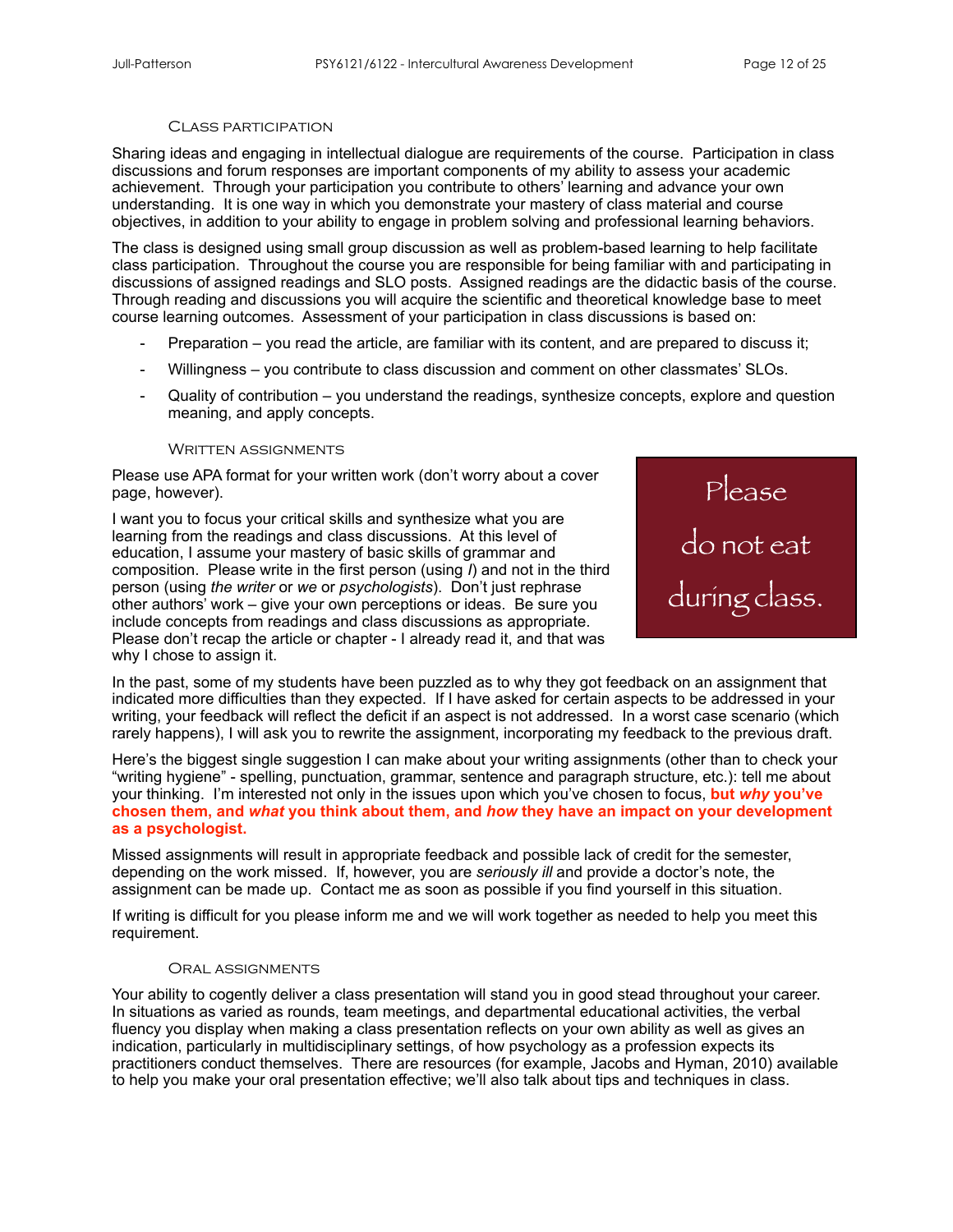If speaking in class is difficult for you please inform me and we will work together as needed to help you meet this requirement.

#### Attendance and behavioral expectations

I expect you to attend all classes in their entirety; it is impossible to make up what has transpired. I define missing class as being late to class (or leaving class) by 15 minutes or more. That said, if you miss two classes over the year, I will ask you to write a 10-page paper on professionalism in psychology (there's quite a wealth of literature on this subject) due two weeks after the missed second class. A third missed class over the year will result in a 15 page paper on a current cultural awareness "hot topic," due three weeks after the missed third class or by the last day of the semester, whichever is sooner. If you do not turn in either remediation paper on time or miss three classes in a semester or four classes in the year, I will ask you to drop or withdraw from the course. If the last day to withdraw from the course has passed, you will receive a "No credit" grade. The final dates to drop or to withdraw are listed in the catalogue.

You may fail the course by reason of difficulty in meeting the behavioral expectation or requirements of the class, such as timely completion of assignments, attendance, or for violations of ethical and professional standards of care. Demonstration of professional behavior (professionalism) includes following the APA ethical principles for psychologists and code of conduct; adhering to school guidelines as listed in the Student Handbook; and complying with other directives from the CSPP/Alliant administration. In addition, professionalism includes respectful and responsible speech and actions, completing assignments in a timely way, communicating directly should issues or problems arise, and maintaining professional boundaries, such as the confidentiality of patients and classmates.

I am committed to your successful professional acculturation in this course. If you identify a problem that is negatively affecting your course performance, contact me immediately so that we can develop an appropriate plan to help you succeed. That plan may include changes in your behavior, changes in my behavior, and/or addressing a group-based situation as a class. Please contact me well before an assignment is due or before end of the year if there is a problem or concern you would like to address. I encourage you to talk with me in person to schedule a meeting, or contact me by telephone or e-mail.

#### How to succeed in this seminar

Succeeding is different than not failing; meeting the fundamental requirements as I've outlined them here will keep you from failing. My experience teaching this seminar is that the students who are truly successful, however, are the ones who are willing to take risks and to challenge me, each other, and themselves with compassion and respect. To succeed is to take the information you learn through readings and interactions with me and your classmates and be affected by it. By engaging with the material, being willing to change the way you think about the subjects we study, and actively participating in classroom discussions and online comments, the likelihood is that at the end of the year, you will look back and say to yourself, "I will use what I learned in this course during my work. It was worth the money and time I invested by enrolling in it." If there is something I can do to help you succeed, please don't hesitate to contact me.

## **5. My hopes for the year**

Throughout this course we'll spend considerable time laying a foundation conducive to respectful, yet challenging, discussions through which we all can learn. I hope we grapple with complicated, emotional, and thought-provoking topics as a learning community and to understand that learning and teaching come from these shared experiences and critical reflection which can inform changes in professional behavior.

For me, one of the delights of teaching is that I learn so much. I look forward to working with you this year; **please** make use of my email and phone, and schedule appointment hours as are helpful to you. Welcome!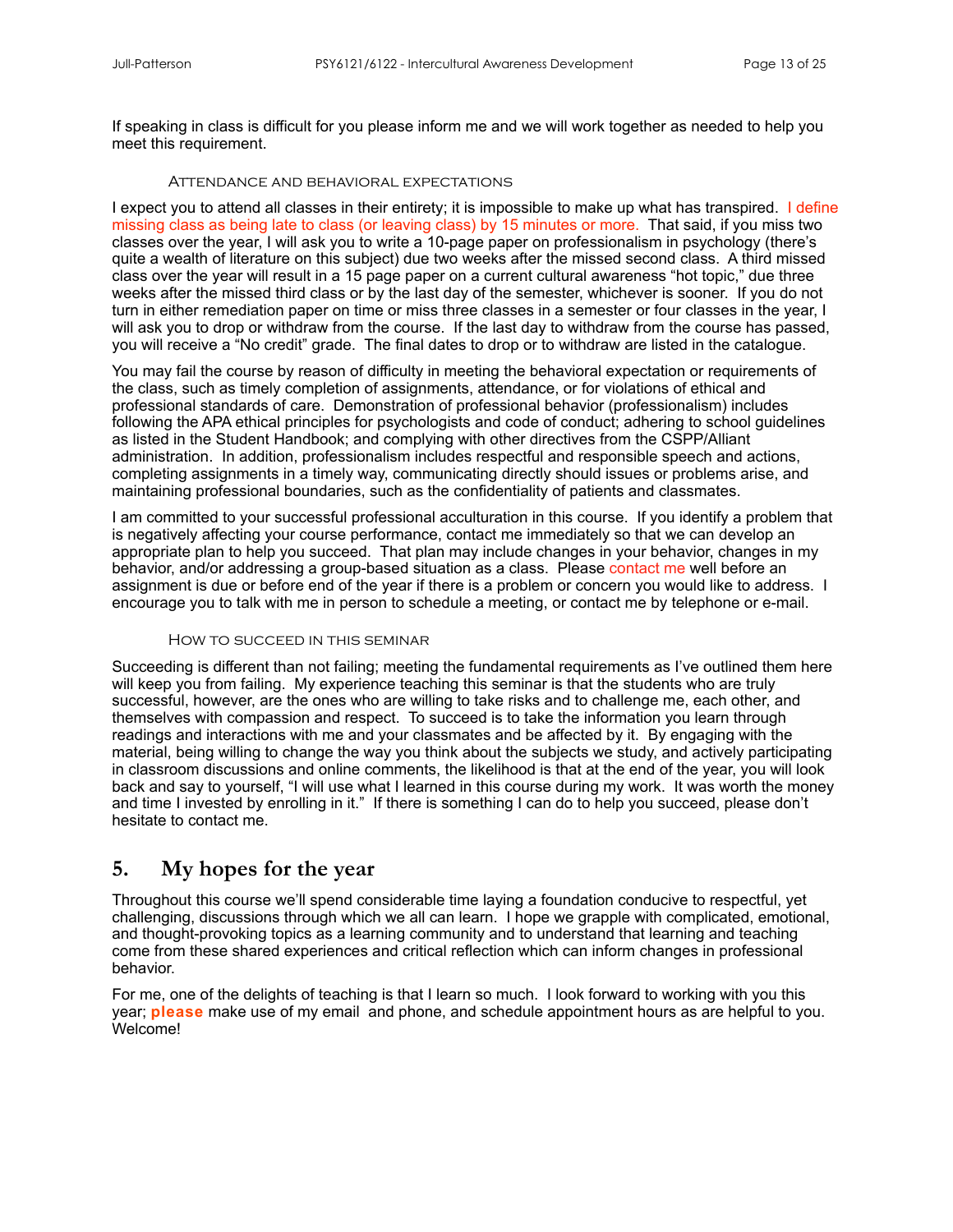# **6. Course schedule**

#### **Week 1 2014-09-08 Introduction**

Start becoming aware of topics that come up in our discussions about which we need more information in order to soon choose your first SLO topic (Assignment #1)

- Goodman, D. J. (2011). Why people from privileged groups support social justice. In *Promoting diversity and social justice: Educating people from privileged groups* (2nd ed.) (pp. 121-134). Thousand Oaks, CA: Sage. ISBN-13: 978-0415872881
- Stuart, R. B. (2004). Twelve practical suggestions for achieving multicultural competence. *Professional Psychology: Research and Practice, 35*(1), 3-9. doi: [10.1037/0735-7028.35.1.3](http://psycnet.apa.org/doi/10.1037/0735-7028.35.1.3)
- Tervalon, M., & Murray-García, J. (1998). Cultural humility versus cultural competence: a critical distinction in defining physician training outcomes in multicultural education. *Journal of Health Care for the Poor and Underserved, 9*(2), 117-124. doi: [10.1353/hpu.2010.0233](http://dx.doi.org/10.1353/hpu.2010.0233)

#### **For your reference:**

- American Psychological Association (2003). Guidelines on multicultural education, training, research, practice, and organizational change for psychologists. *American Psychologist*, 62(9), 377-402. doi: [10.1037/0003-066X.58.5.377](http://dx.doi.org/10.1037/0003-066X.58.5.377)
- American Psychological Association (2007). Guidelines for psychological practice with girls and women. *American Psychologist*, 58(5), 377-402. doi: [10.1037/0003-066X.62.9.949](http://dx.doi.org/10.1037/0003-066X.58.5.377)
- American Psychological Association. (2012). Guidelines for psychological practice with lesbian, gay, and bisexual clients. *American Psychologist, 67*(1), 10-42. doi:10.1037/a0024659
- American Psychological Association. (2013a). Guidelines for assessment of and intervention with persons with disabilities. Accessed at [http://www.apa.org/pi/disability/resources/assessment](http://www.apa.org/pi/disability/resources/assessment-disabilities.aspx?item=1)[disabilities.aspx?item=1](http://www.apa.org/pi/disability/resources/assessment-disabilities.aspx?item=1)
- American Psychological Association (2013b). Guidelines for psychological practice with older adults. Available at <http://www.apa.org/practice/guidelines/older-adults.aspx?item=1>

# **The syllabus is subject to change**

 This schedule is the general structure and content of the course. You should remember that the exact content and schedule of the syllabus is subject to change without prior notice to meet your, my, or other requirements. We may spend more time on some topics as needed, and conversely, may move more quickly over other topics.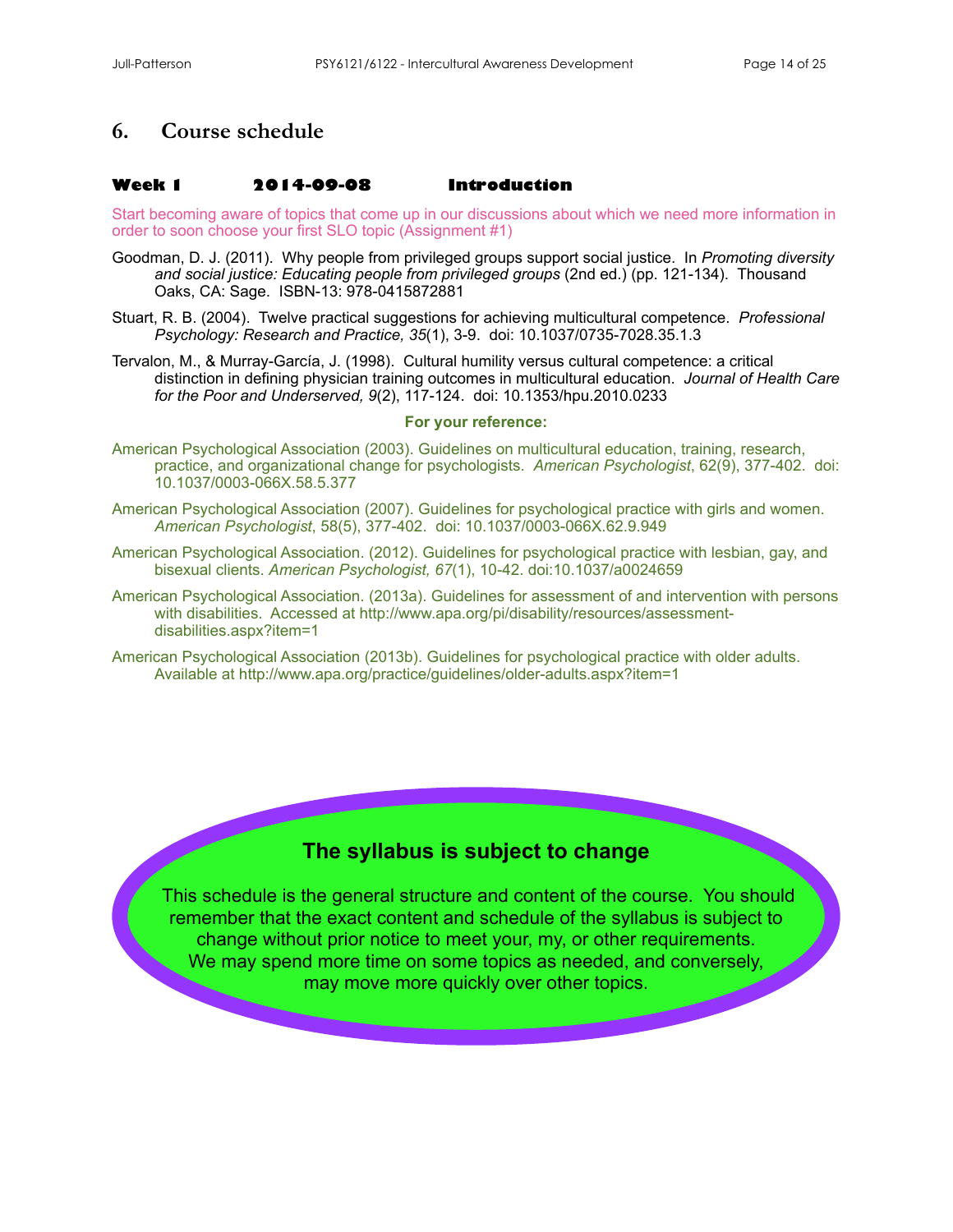

#### **Week 2 2014-09-22 Context (Part 1)**

- Arredondo, P. (1999). Multicultural counseling competencies as tools to address oppression and racism. *Journal of Counseling and Development*, *77*(1), 102-108. doi: [10.1002/j.1556-6676.1999.tb02427.x](http://dx.doi.org/10.1002/j.1556-6676.1999.tb02427.x)
- Hage, S. M (2006). A closer look at the role of spirituality in psychology training programs. *Professional Psychology: Research and Practice*, 37(3), 303–310. doi: [10.1037/0735-7028.37.3.303](http://dx.doi.org/10.1037/0735-7028.37.3.303)
- Hancock, K. A. (2014). Student beliefs, multiculturalism, and client welfare. *Psychology of Sexual Orientation and Gender Diversity, 1*(1), 4-9. doi: [10.1037/sgd0000021](http://psycnet.apa.org/doi/10.1037/sgd0000021)
- Olkin, R. (2002). Could you hold the door for me? Including disability in diversity. *Cultural Diversity and Ethnic Minority Psychology, 8*(2), 130-137. doi: [10.1037/1099-9809.8.2.130](http://dx.doi.org/10.1037/1099-9809.8.2.130)
- Peters, H. J., Krumm, A. J., Gonzales, R. R., Gunter, K. K., Paez, K. N., Zygowicz, S. D., & Haggins, K. L. (2011). Multicultural environments of academic versus internship training programs: lessons to be learned. *Journal of Multicultural Counseling and Development, 39*(2), 66-124. doi: 10.1002/j. 2161-1912.2011.tb00145.x
- Ridley, C. R. (2005). Minority clients as victims. In *Overcoming unintentional racism in counseling and therapy: A practitioner's guide to intentional intervention* (2nd ed) (pp. 3-16). Thousand Oaks, CA: Sage. ISBN-13: 978-0761919827

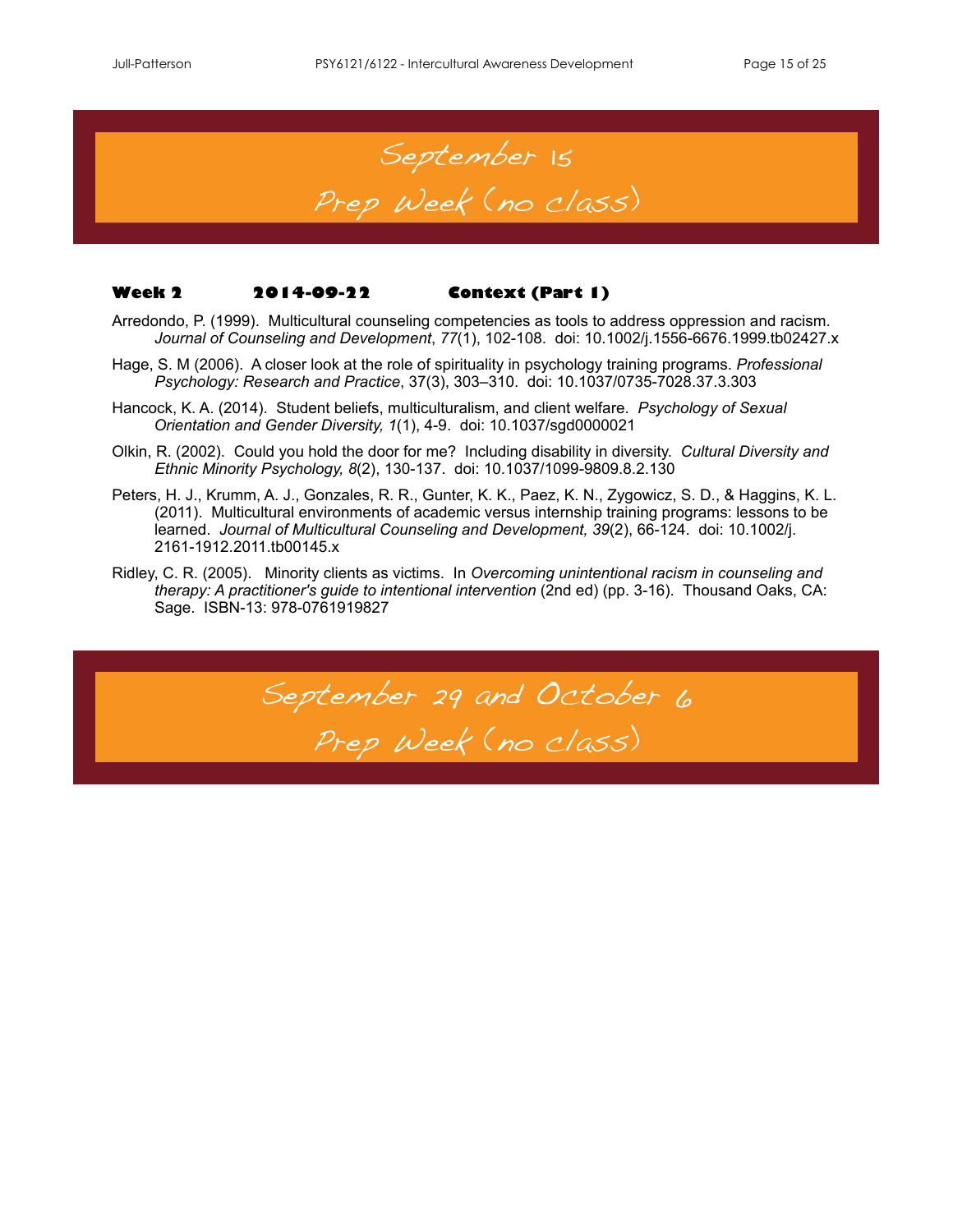#### **Week 3 2014-10-13 Can we talk (and what do we say)?**

Due: Personal awareness paper (assignment #2)

- Due: Teaching topic for extra credit assignment
- Film: Riggs, M. (Producer and director). (1987). *Ethnic Notions* [video]. (Available from California Newsreel, 149 Ninth Street, San Francisco, CA 94103; 415.621.6196 or <http://www.newsreel.org>)
- Ridley, C. R. (2005). Fifteen propositions. In *Overcoming unintentional racism in counseling and therapy: A practitioner's guide to intentional intervention* (2nd ed) (pp. 17-28). Thousand Oaks, CA: Sage. ISBN-13: 978-0761919827
- Robinson, T. L. (1999). The intersections of dominant discourses across race, gender, and other identities. *Journal of Counseling and Development*, *77*(1). 73-79. doi: [10.1002/j.](http://dx.doi.org/10.1002/j.1556-6676.1999.tb02423.x) [1556-6676.1999.tb02423.x](http://dx.doi.org/10.1002/j.1556-6676.1999.tb02423.x)
- Sue, D. W. (2013). Race talk: The psychology of racial dialogues. *American Psychologist, 68*(8), 663-672. doi[:10.1037/a0033681](http://dx.doi.org.ucsf.idm.oclc.org/10.1037/a0033681)
- Watt, S. K. (2007). Difficult dialogues and social justice: Uses of the privileged identity exploration (PIE) model in student affairs practice. *College Student Affairs Journal 26*(2), 114-126. ISSN: 0888210X
- Wise, T., & Case, K. A. (2013). Pedagogy for the privileged: Addressing inequality and injustice without shame or blame. In K. Case (Ed.), *Deconstructing privilege: Teaching and learning as allies in the classroom* (pp. 17-33)*.* New York, NY: Routledge. ISBN-13: 978-0415641463

#### **Week 4 2014-10-20 Context (Part 2)**

Due: Name of community agency (Assignment #3) for site visit; name of the person who will talk with you for the application paper (Assignment #5)

- Film: Lee, M. W. (Producer and director). (2002). *Last chance for Eden* [video]. (Available from Stir-Fry Seminars and Consulting, 154 Santa Clara Avenue, Oakland, CA 94610; 510.420.8292 or [http://](http://stirfryseminars.com) [stirfryseminars.com](http://stirfryseminars.com))
- Fisher, C. B.(2014). Multicultural ethics in professional psychology practice, consulting, and training. In F. T. L. Leong, L. Comas-Díaz, G. C. N. Hall, V. C. McLoyd, & J. E. Trimble (Eds). *APA handbook of multicultural psychology, Volume 1: Theory and research. APA handbooks in psychology* (pp. 35-57). Washington, DC: American Psychological Association. doi: [10.1037/14187-003](http://psycnet.apa.org.ucsf.idm.oclc.org/doi/10.1037/14187-036)
- Gushue, G. V., & Constantine, M. G. (2007). Color-blind racial attitudes and White racial identify attitudes in psychology trainees. *Professional Psychology: Research and Practice, 38*(3), 321-328. doi: [10.1037/0735-7028.38.3.321](http://dx.doi.org/10.1037/0735-7028.38.3.321)
- Ridley, C. R. (2005). What is racism? *and* Models of mental health. In *Overcoming unintentional racism in counseling and therapy: A practitioner's guide to intentional intervention* (2nd ed) (pp. 29-53). Thousand Oaks, CA: Sage. ISBN-13: 978-0761919827

#### **For this week, read Fisher, Gushue & Constantine, Ridley, and one of the following five articles:**

- Butler, R. N. (1969). Age-Ism: Another form of bigotry. *The Gerontologist,* 9(4 part 1), 243-246. doi: 10.1093/geront/9.4\_Part\_1.243
- Cross, T. L. (2003). Culture as a resource for mental health. *Cultural Diversity and Ethnic Minority Psychology, 9*(4), 354-359. doi: [10.1037/1099-9809.9.4.354](http://dx.doi.org/10.1037/1099-9809.9.4.354)
- Fine, M., & Asch, A. (1988). Disability beyond stigma: Social interaction, discrimination, and activism. *Journal of Social Issues, 44*(1), 3-21. doi: [10.1111/j.1540-4560.1988.tb02045.x](http://dx.doi.org/10.1111/j.1540-4560.1988.tb02045.x)
- Silverstein, L. B. (2006). Integrating feminism and multiculturalism: Scientific fact or science fiction? *Professional Psychology: Research and Practice, 37*(1), 21-28. doi: [10.1037/0735-7028.37.1.21](http://dx.doi.org/10.1037/0735-7028.37.1.21)
- Smith, L. (2005). Psychotherapy, classism, and the poor: Conspicuous by their absence. *American Psychologist*, 60(7), 687-696. doi: [10.1037/0003-066X.60.7.687](http://dx.doi.org/10.1037/0003-066X.60.7.687)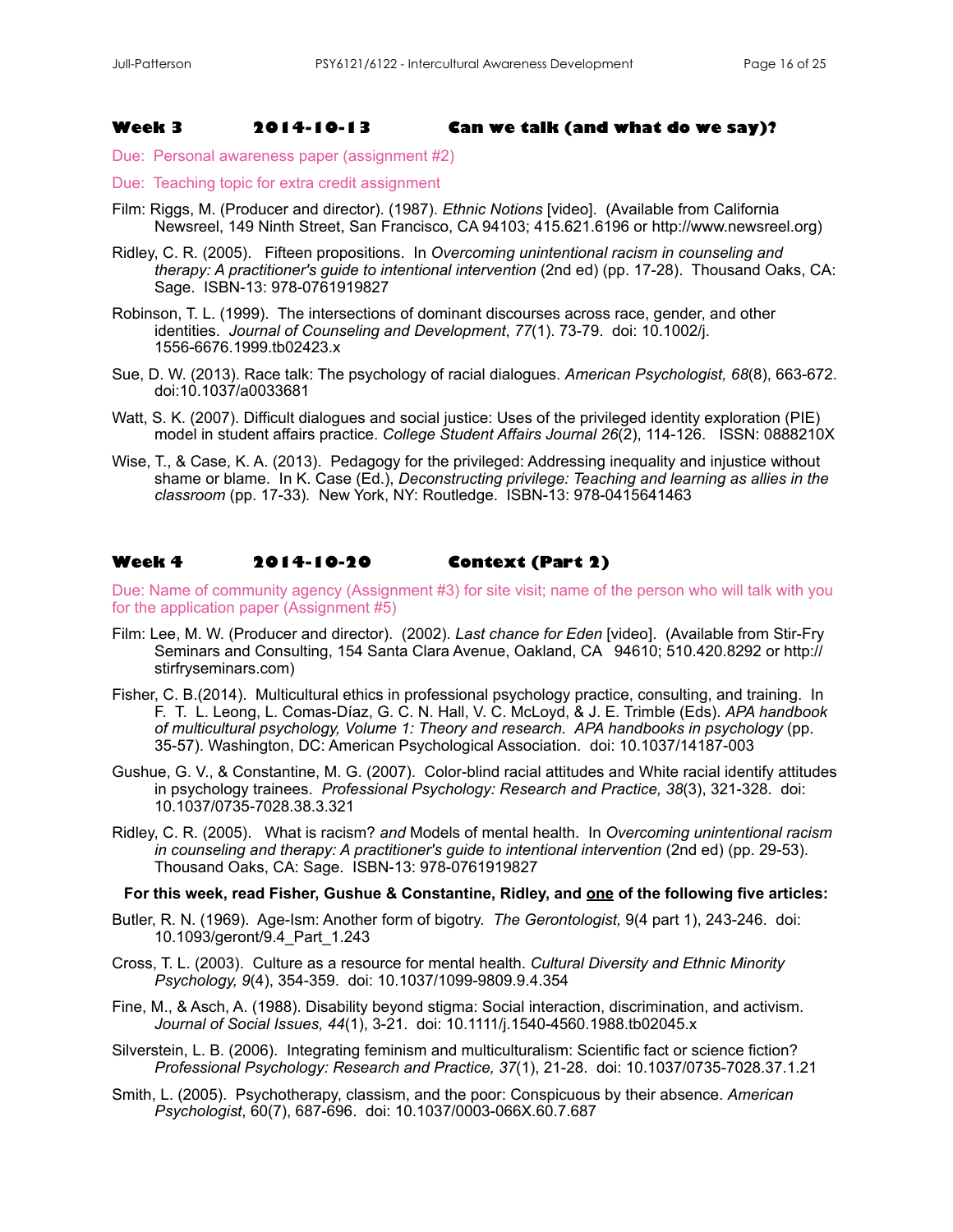

#### **Week 5 2014-11-10 Foundations (Part 1)**

#### **[Dr. J-P presentation on spiritual and cultural assessments]**

Due: Final day to select your first SLO (Assignment #1)

- Cervantes, J. M., & Parham, T. A. (2005). Toward a meaningful spirituality for people of color: Lessons for the counseling practitioner. *Cultural Diversity and Ethnic Minority Psychology, 11*(1), 69-81. doi: [10.1037/1099-9809.11.1.69](http://dx.doi.org/10.1037/1099-9809.11.1.69)
- La Roche, M. J., & Christopher, M. S. (2009). Changing paradigms from empirically supported treatment to evidence-based practice: A cultural perspective. *[Professional Psychology: Research and](http://academic.research.microsoft.com/Journal/9888/prof-psychol-res-pract-professional-psychology-research-and-practice)  [Practice,](http://academic.research.microsoft.com/Journal/9888/prof-psychol-res-pract-professional-psychology-research-and-practice) 40*(4), 396-402.. doi: [10.1037/a0015240](http://dx.doi.org/10.1037%2fa0015240)
- Krieger, N. (2003). Genders, sexes, and health: what are the connections and why does it matter? *International Journal of Epidemiology*, *36*(4), 652-657. doi: [10.1093/ije/dyg156](http://dx.doi.org/10.1093/ije/dyg156)
- Lott, B. (2002). Cognitive and behavioral distancing from the poor. *American Psychologist, 57*(2), 100-110. doi: [10.1037/0003-066X.57.2.100](http://dx.doi.org/10.1037/0003-066X.57.2.100)
- Pitner, R. O., & Sakamoto, I. (2005). The role of critical consciousness in multicultural practice: Examining how its strength becomes its limitation. *American Journal of Orthopsychiatry, 75*(4), 684-694. doi: [10.1037/0002-9432.75.4.684](http://dx.doi.org/10.1037/0002-9432.75.4.684)

#### **Week 6 2014-11-17 Foundations (Part 2)**

Due: Demographic sketch of the person you've selected for the application paper (Assignment #5)

Community interaction exercise (Assignment #4) given out in class

Film: Metzler, D. (Co-producer and director) & Nakamoto, A. (Co-producer). (2007). *Furusato - The Lost Village of Terminal Island* [video]. (Available from CustomFlix, 100 Enterprise Way, Mod G: Production, Scotts Valley, CA 95066; 888.304.0049 or [http://www.customflix.com\)](http://www.customflix.com)

Review this website and be ready to discuss in class: <http://www.microaggressions.com/about/>

- Inman, A. G., and Ladany, N. (2014). Multicultural competencies in psychotherapy supervision. In F. T. L. Leong, L. Comas-Díaz, G. C. N. Hall, V. C. McLoyd, & J. E. Trimble (Eds). *APA handbook of multicultural psychology, Vol. 2: Applications and training. APA handbooks in psychology.,* (pp. 643-658). Washington, DC: American Psychological Association. doi: [10.1037/14187-036](http://psycnet.apa.org.ucsf.idm.oclc.org/doi/10.1037/14187-036)
- Comas-Díaz, L., & Jacobsen, F. M. (1991). Ethnocultural transference and countertransference in the therapeutic dyad. *American Journal of Orthopsychiatry, 61*(3), 392-402. doi: 10.1037/h0079267
- Ridley, C. R. (2005). Judgmental and inferential errors *and* Defensive racial dynamics. In *Overcoming unintentional racism in counseling and therapy: A practitioner's guide to intentional intervention* (2nd ed) (pp. 54-82). Thousand Oaks, CA: Sage. ISBN-13: 978-0761919827
- Stolle, D., Hutz, A., & Sommers-Flanagan, J. (2005). The impracticalities of R. B. Stuart's practical multicultural competencies. *[Professional Psychology: Research and Practice](http://search.proquest.com.ucsf.idm.oclc.org/pubidlinkhandler/sng/pubtitle/Professional+Psychology:+Research+and+Practice/$N/60983/DocView/614432841/fulltext/DCC60201BC914FA8PQ/9?accountid=14525), 36*[\(5\)](http://search.proquest.com.ucsf.idm.oclc.org/indexingvolumeissuelinkhandler/60983/Professional+Psychology:+Research+and+Practice/02005Y10Y01$23Oct+2005$3b++Vol.+36+$285$29/36/5?accountid=14525), 574-576. doi: [10.1037/0735-7028.36.5.574](http://dx.doi.org.ucsf.idm.oclc.org/10.1037/0735-7028.36.5.574) *Note: this is a response to the Stuart article from Week 1.*
- Sue, D. W., Capodilupo, C. M., Torino, G. C., Bucceri, J. M., Holder, A. M. B., Nadal, K. L., & Esquilin , M. (2007). Racial microaggressions in everyday life: Implications for clinical practice. *American Psychologist, 62*(4) 271-286. doi: [10.1037/0003-066X.62.4.271](http://dx.doi.org/10.1037/0003-066X.62.4.271)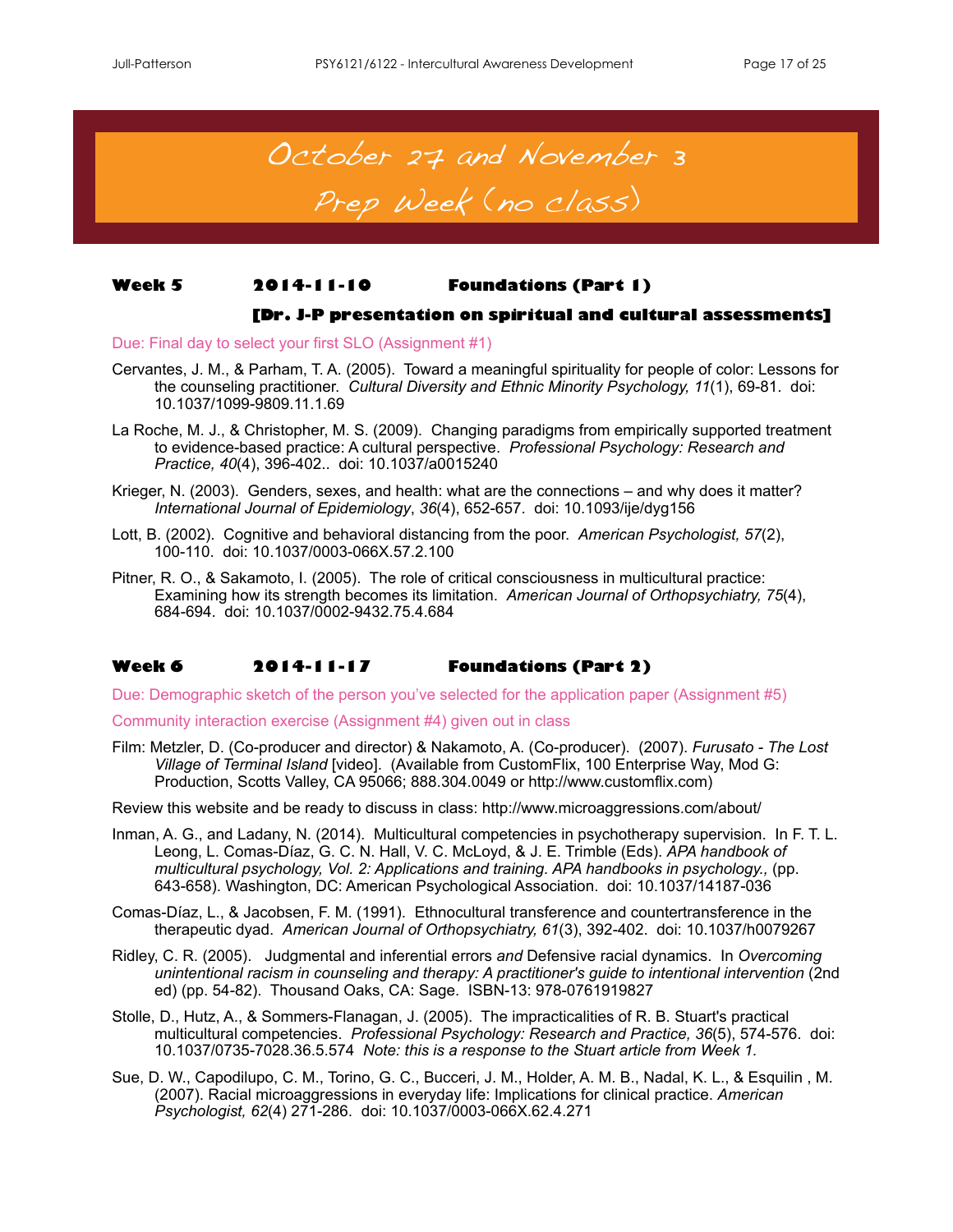

## **Week 7 2014-12-01 Stereotype and prejudice**

Due: Community interaction paper (Assignment #4)

- Film: Barbosa, P. (Producer and director) and Lenoir, G. (Producer). (2001). *De Colores* [video]. (Available from Woman Vision, 3570 Clay Street, San Francisco, CA 94118; 800.343.5540 or [http://](http://www.unlearninghomophobia.com) [www.unlearninghomophobia.com\)](http://www.unlearninghomophobia.com)
- Al Ramiah, A., & Hewstone, M. (2013). Intergroup contact as a tool for reducing, resolving, and preventing intergroup conflict: Evidence, limitations, and potential. *American Psychologist, 68*(7), 527-542. doi: 10.1037/a0032603
- Biernat, M. (2003). Toward a broader view of social stereotyping. *American Psychologist, 58*(12), 1019-1027. doi: [10.1037/0003-066X.58.12.1019](http://dx.doi.org/10.1037/0003-066X.58.12.1019)
- Dovidio, J. F., Gaertner, S. L., & Kawakami, K. (2002). Why can't we just get along? Interpersonal biases and interracial distrust. *Cultural Diversity and Ethnic Minority Psychology, 8*(2), 88-102. doi: [10.1037/1099-9809.8.2.88](http://dx.doi.org/10.1037/1099-9809.8.2.88)
- Kimmel, M. S., & Mahler, M. (2003). Adolescent masculinity, homophobia, and violence: Random school shootings, 1982–2001. *American Behavioral Scientist, 46*(10), 1439-1458. doi: [10.1177/0002764203046010010](http://dx.doi.org/10.1177/0002764203046010010)
- Weaver, C. N. (2011). Hispanic prejudice in the United States. *Journal of Applied Social Psychology, 41*(11), 2723–2738. doi: 10.1111/j.1559-1816.2011.00836.x

## **Week 8 2014-12-08 Privilege**

- Film: Miller, E. K. (Producer and director). (1996). *Drawing conclusions: Editorial cartoonists consider Hillary Rodham Clinton* [video]. (Available from Icarus Films, 32 Court Street, Brooklyn, NY, 11201 or [http://icarusfilms.com/new98/drawing.html\)](http://icarusfilms.com/new98/drawing.html)
- Ehrenreich, B. (2011). Serving in Florida. In *Nickel and dimed: On (not) getting by in America* (pp. 11-21). New York, NY: Henry Holt. ISBN-13: 978-0312626686
- Harro, B. (2013). The cycle of socialization. In M. Adams, W. J. Blumenfeld, R. Castañeda, H. W. Hackman, M. L. Peters, & X. Zúñiga (Eds.), R*eadings for diversity and social justice* (3rd ed.) (pp. 45-51). New York, NY: Routledge. ISBN-13: 978-0415892940
- Johnson, A. G. (2005). How systems of privilege work. In *Privilege, power, and difference* (2nd ed.) (pp. 45-51). New York, NY: McGraw-Hill. ISBN-13: 978-0072874891
- McIntosh, P. (1988). *White privilege and male privilege: A personal account of coming to see correspondences through work in women's studies.* Wellesley, MA: Center for Research on Women, Wellesley College. Available at http://www.wcwonline.org/index.php? option=com\_virtuemart&view=productdetails&virtuemart\_product\_id=259&virtuemart\_category\_id= 25&Itemid=477
- Wildman, S. M., & Davis, A. D. (2012). Making systems of privilege visible. In P. S. Rothenberg (Ed.), *White privilege: Essential readings on the other side of racism* (pp. 89-95) (4th ed.). New York, NY: Worth Publishers. ISBN-13: 978-1429233446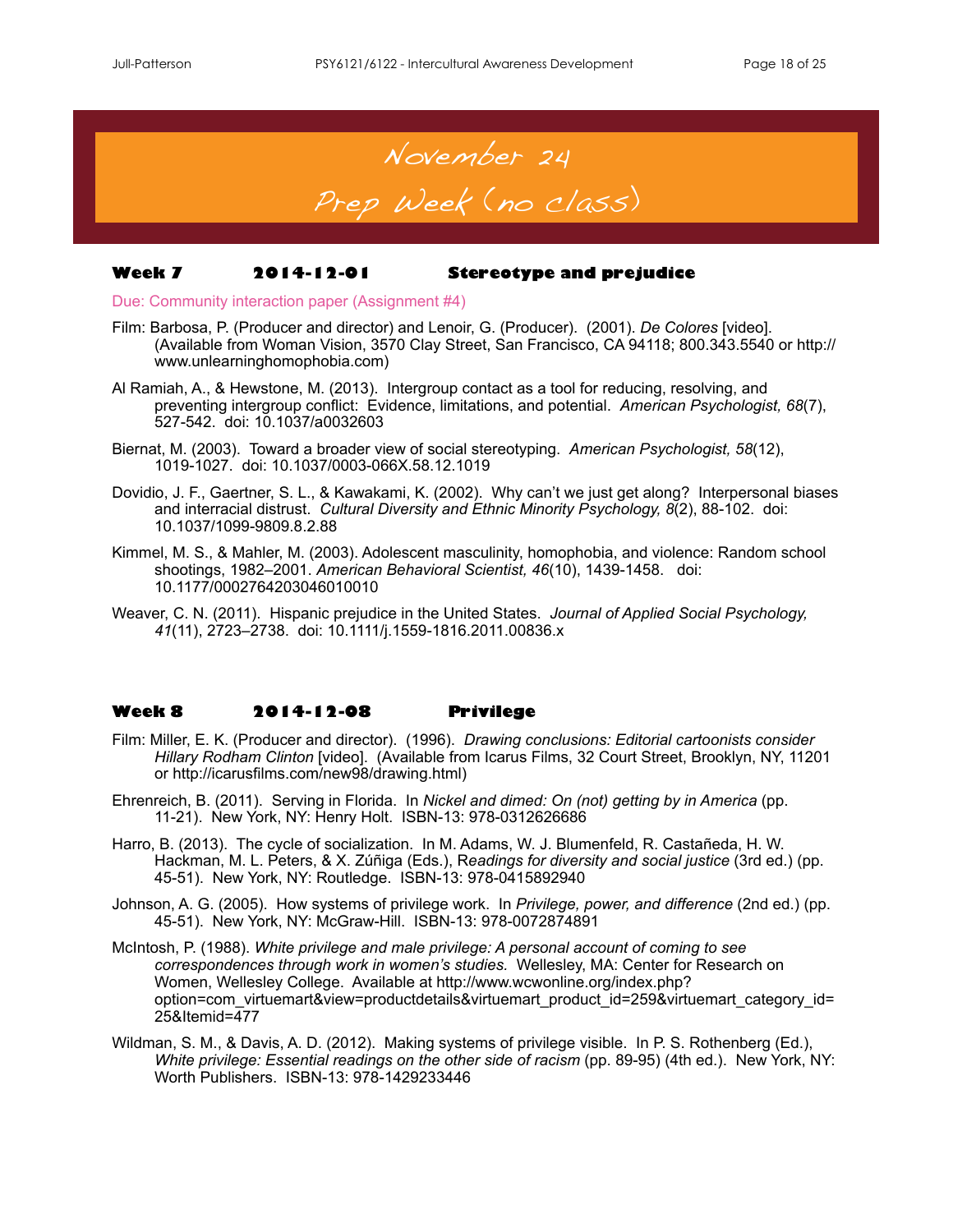# 15 December 2014 through 26 January 2015 Semester break - no class

#### **Week 9 2015-02-02 Identity (part 1)**

Film: Welbon, Y. (Producer and director). (1999). *Living With Pride: Ruth Ellis @ 100* [video]. (Available from Our Film Works, P.O. Box 497062, Chicago, IL 60649; 800.343.5540 or<http://www.sistersin> cinema.com)

**Of the nine articles available for this week, read Lo, Pierterse, and either Ponterotto** *or* **Worthington, then pick two more articles to read from the remaining six: one focused on your own identity and one most salient for the person you are interviewing (five articles total).**

- Bilodeau, B. L., & Renn, K. A. (2005). Analysis of LGBT identity development models and implications for practice. *New Directions for Student Services, 111,* 23-39. doi: 10.1002/ss.171
- Darling, R.B., & Kecert, D. A. (2010). Activism, models, identities, and opportunities: A preliminary test of a typology of disability orientations. In S. Barnartt (Ed.), *Disability as a fluid state* (pp. 203-229). Bingley, UK: Emerald Group Publishing. ISBN-13: 978-0857243775
- Lo, H. (2010). My racial identity development and supervision: A self-reflection. *Training and Education in Professional Psychology, 4*(1), 26-28. doi: 10.1037/a0017856
- Pierterse, A. L., Chung, S., Khan, T., & Bissram (2013). Social class and racial and ethnic identity: Perspectives on the psychological impact of social stratification and inequality. In W. M. Liu (Ed.), *The Oxford handbook of social class in counseling.* (pp. 379-393). Oxford, England: Oxford University Press. ISBN-13: 978-0195398250
- Ponterotto, J. G., Utsey, S. O., & Pedersen, P. B. (2006). European American (White) racial identity development, mental health, and prejudice. In *Multicultural aspects of counseling and psychotherapy series: Preventing prejudice: A guide for counselors, educators, and parents.* (2nd ed., pp. 88-109). Thousand Oaks, CA: SAGE Publications, Inc. doi: 10.4135/9781452225678.n5
- Ray, R. E., & McFadden, S. H. (2001). The web and the quilt: Alternatives to the heroic journey toward spiritual development. *Journal of Adult Development, 8*(4), 201-211. doi: [10.1023/A:](http://dx.doi.org/10.1023/A:1011334411081) [1011334411081](http://dx.doi.org/10.1023/A:1011334411081)
- Richardson, T. Q., Bethea, A. R., Hayling, C. C., & Williamson-Taylor, C. (2010). African and Afro-Caribbean American identity development: Theory and practice implications. In J. G. Ponterotto, J. M. Casas, L. A. Suzuki, & C. M. Alexander (Eds.), *Handbook of multicultural counseling* (3rd Ed.) (pp. 227-240). Thousand Oaks, CA: Sage. ISBN-13: 978-1412964326
- Wijeyesinghe, C. L. (2012). The intersectional model of multiracial identity: Integrating multiracial theories and intersectional perspectives on social identity. In C. L. Wijeyesinghe & B. W. Jackson (Eds.), *New perspectives on racial identity development: Integrating emerging frameworks (2nd Ed.) (pp.* 81-107). New York, NY: New York University Press. ISBN-13: 978-0814794807
- Worthington, R. L., Savoy, H. B., Dillon, F. R., & Vernaglia, E. R. (2002). Heterosexual identity development: a multidimensional model of individual and social identity. *The Counseling Psychologist, 30*(4), 496-531. doi: [10.1177/00100002030004002](http://dx.doi.org/10.1177%2f00100002030004002)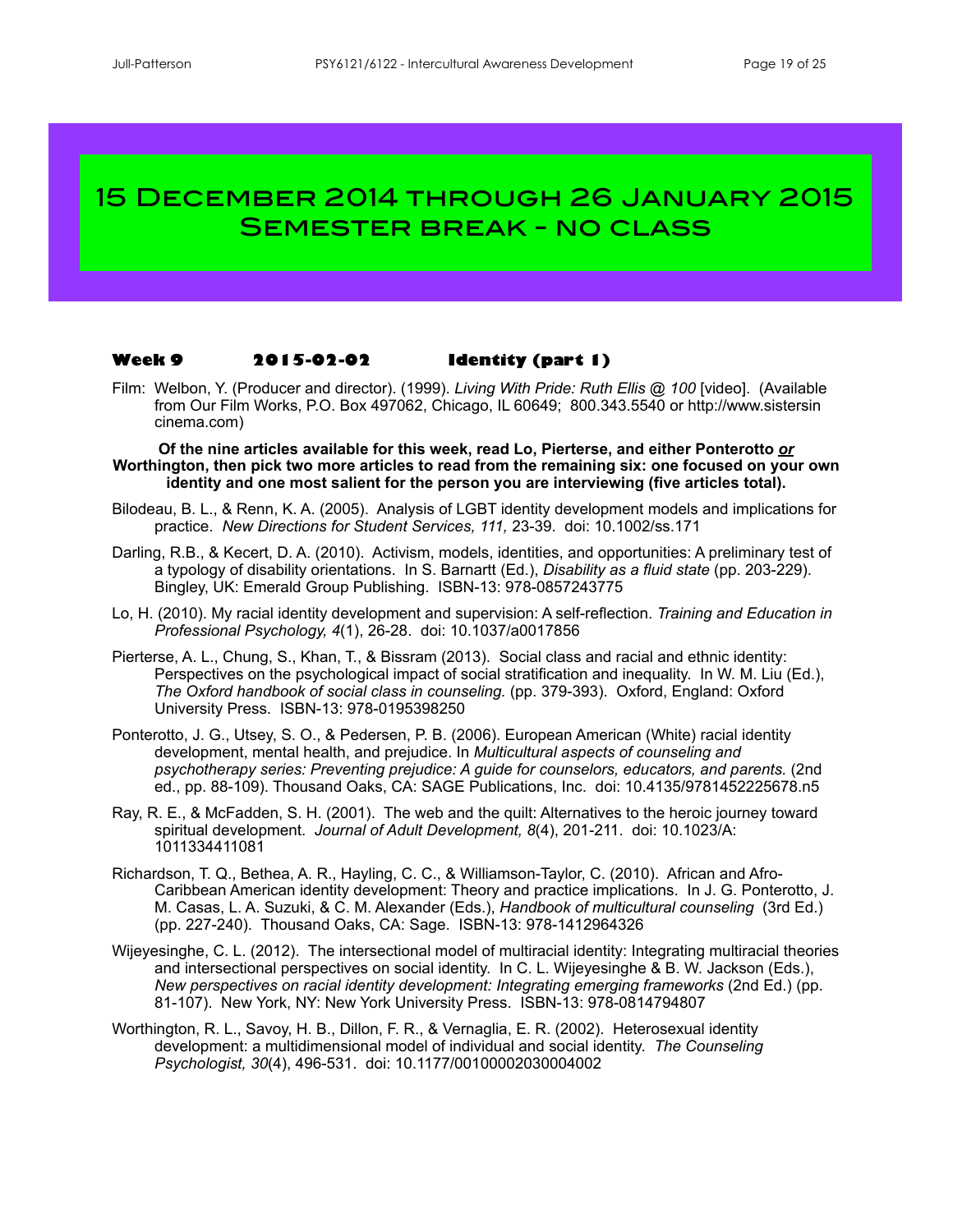#### **Week 10 2015-02-09 Acculturation**

Due: Community agency paper and class presentation (Assignment #3); application paper reference list (Assignment #5)

- Berry, J. W. (2003). Conceptual approaches to acculturation. In K. M. Chun, P. B. Organista, & G. Marín (Eds.), *Acculturation: Advances in theory, measurement, and applied research* (pp. 17-37). Washington, DC: American Psychological Association. ISBN-13: 978-1557989208
- Davis, A. Y. (1990). We do not consent: Violence against women in a racist society. In *Women, culture and politics* (pp. 35-52). New York, NY: Vintage. ISBN-13: 978-0679724872
- Johnson, K. R. (2010). Melting pot or ring of fire? In R. Delgado & J. Stefancic (Eds.), *The Latino/a condition: a critical reader* (2nd Ed.) (pp. 405-408)*.* New York, NY: New York University Press. ISBN-13: 978-0814720400
- Ridley, C. R. (2005). Counseling idiographically. In *Overcoming unintentional racism in counseling and therapy: A practitioner's guide to intentional intervention* (2nd ed) (pp. 85-105). Thousand Oaks, CA: Sage. ISBN-13: 978-0761919827
- Schwartz, S. J., Unger, J. B., Zamboanga, B. l., & Szapocznik, J. (2010). Rethinking the concept of acculturation: Implications for theory and research. *American Psychologist*, *65*(4), 237-251. doi: 10.1037/a0019330

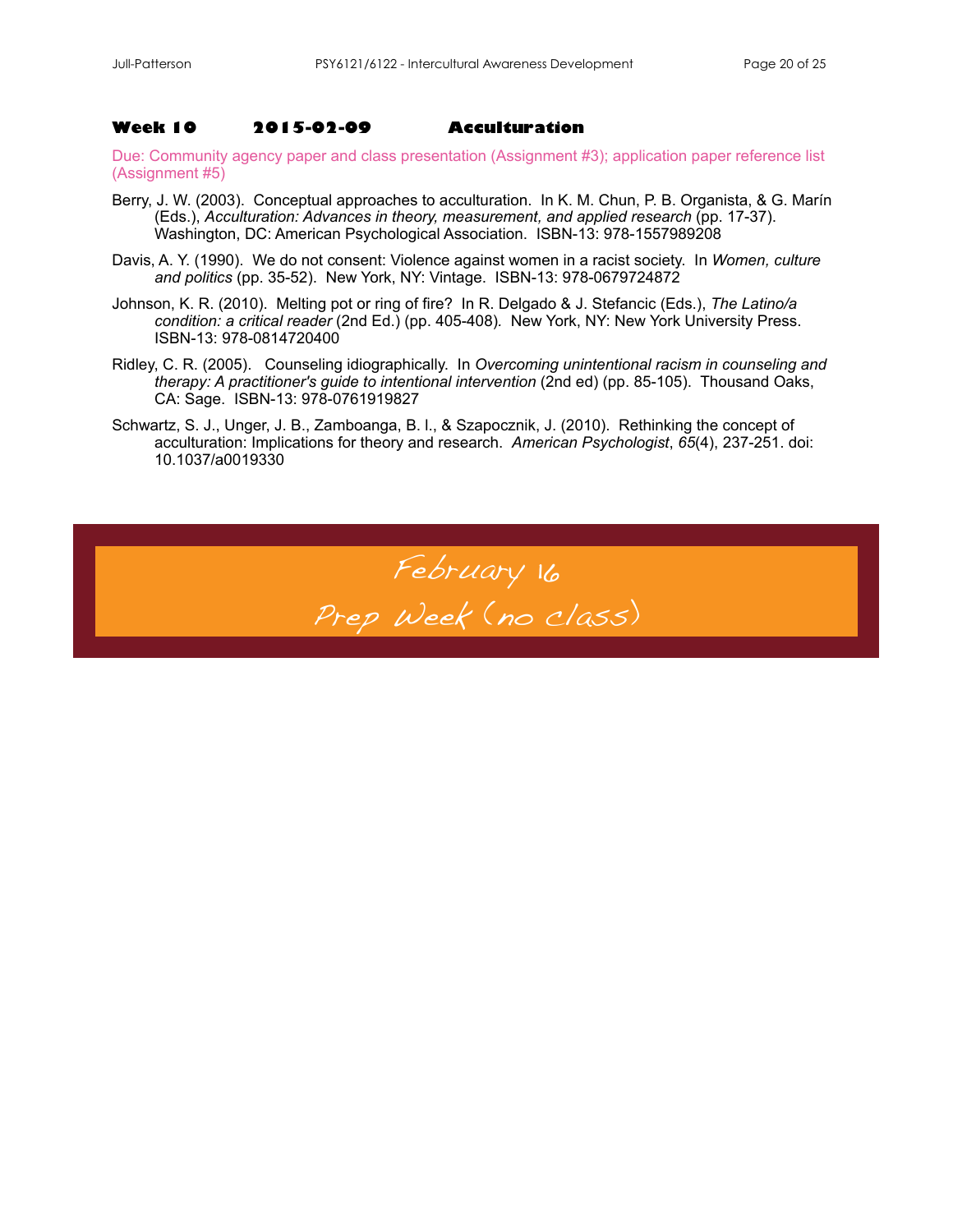#### **Week 11 2015-02-23 Identity (part 2)**

Last day to select your second SLO (Assignment #1)

- Film: Alvarez, L., & Kolker, A. (Co-producers and co-directors). (2014). *Most likely to succeed* [video]. Available from Center for New American Media, 222 W. 37th Street, 16th floor, New York, NY 10018-6606; 800.343.5540 or [www.cnam.com](http://www.cnam.com)
- Gold, S. P., & Stewart, D. L. (2011). Lesbian, gay, and bisexual students coming out at the intersection of spirituality and sexual identity, *Journal of LGBT Issues in Counseling, 5*(3-4), 237-258. doi: 10.1080/15538605.2011.633052
- Comas-Díaz, L. (2001). Hispanics, Latinos, or Americanos: The evolution of identity. *Cultural Diversity and Ethnic Minority Psychology, 7*(2), 115-120. doi: [10.1037/1099-9809.7.2.115](http://dx.doi.org/10.1037/1099-9809.7.2.115)
- Negy, C., Shreve, T. L., Jensen, B. J., & Uddin, N. (2003). Ethnic identity, self-esteem, and ethnocentrism: a study of social identity versus multicultural theory of development. *Cultural Diversity and Ethnic Minority Psychology, 9*(4), 333-344. doi: [10.1037/1099-9809.9.4.333](http://dx.doi.org/10.1037/1099-9809.9.4.333)
- Ridley, C. R. (2005). Setting culturally relevant goals. In *Overcoming unintentional racism in counseling and therapy: A practitioner's guide to intentional intervention* (2nd ed) (pp. 106-122). Thousand Oaks, CA: Sage. ISBN-13: 978-0761919827
- Silver, C. B. (2003). Gendered identities in old age: Toward (de)gendering? *Journal of Aging Studies, 17*(#), 379–397. doi: 10.1016/S0890-4065(03)00059-8
- Tatum, B. D. (2003). The complexity of identity: "Who am I?" In "*Why are all the Black kids sitting together in the cafeteria?" and other conversations about race* (pp. 18-30). New York, NY: Basic Books. ISBN-13: 978-0465083619



Peace cannot exist without justice, justice cannot exist without fairness, fairness cannot exist without development, development cannot exist without democracy, democracy cannot exist without respect for the identity and worth of cultures and peoples.

Rigoberta Menchú Tum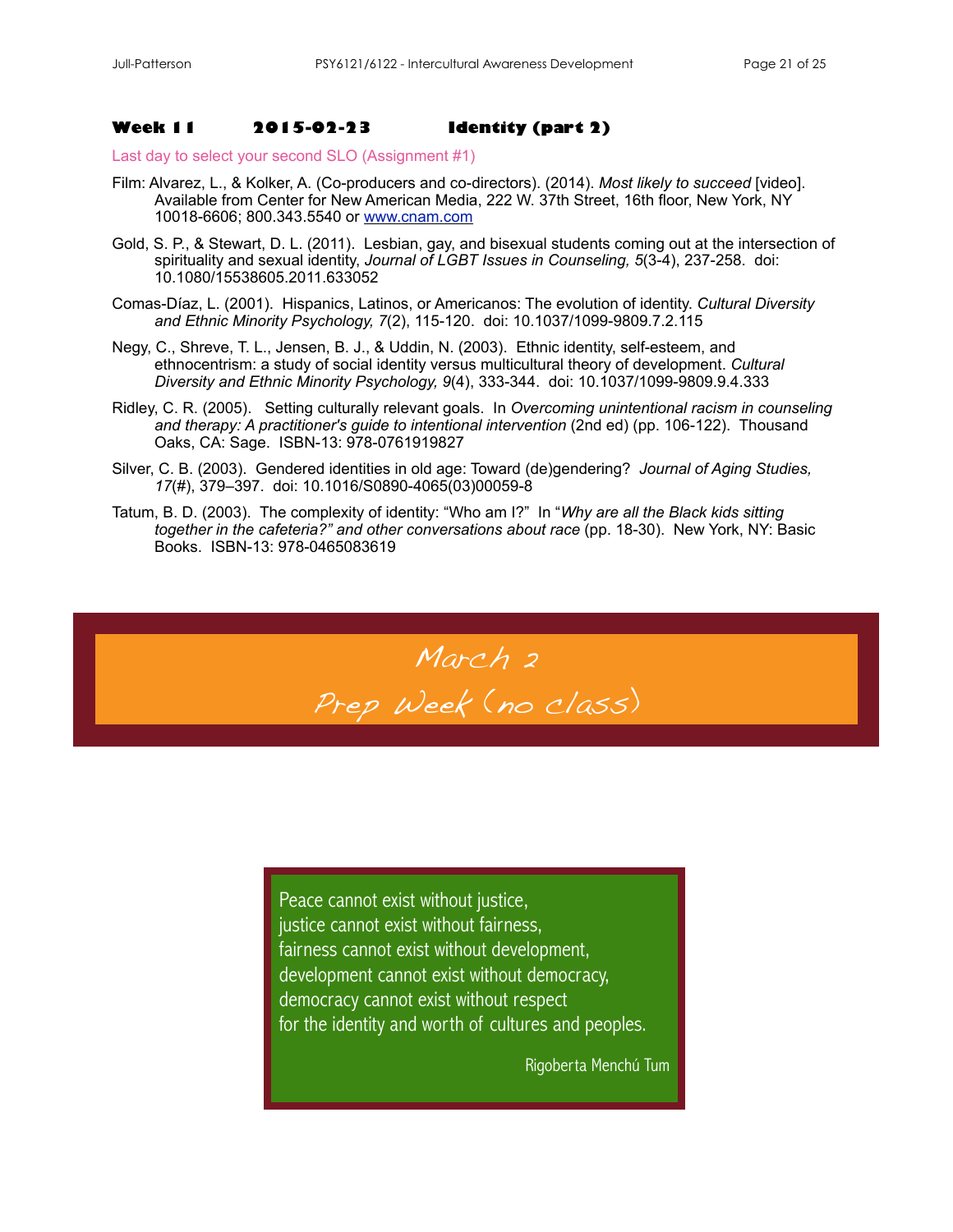#### **Week 12 2015-03-09 Intercultural experience (Part 1)**

Due: Draft of application paper (Assignment #5) to working group

- Film: McLeod, C. (Producer and director). (2001). *In the Light of Reverence* [video]. (Available from Bullfrog Films, P.O. Box 149, Oley, PA 19547; 800.543.3764 or<http://www.bullfrogfilms.com>)
- Accapadi, M.M. (2007). When White women cry: How White women's tears oppress women of color. *College Student Affairs Journal, 26*(2), 208-215. ISSN: 0888210X
- Brodkin, K. (2012). How Jews became White folks. In P. S. Rothenberg (Ed.), *White privilege: Essential readings on the other side of racism* (pp. 41-54) (4th ed.). New York, NY: Worth Publishers. ISBN-13: 978-1429233446
- Díaz, R. M., Ayala, G., Bein, E., Henne, J., & Marín, B. (2001). The impact of homophobia, poverty, and racism on the mental health of gay and bisexual Latino men: Findings from 3 U.S. cities. *American Journal of Public Health, 91*(6), 927-932. doi: [10.2105/AJPH.91.6.927](http://dx.doi.org/10.2105/AJPH.91.6.927)
- Gone, J. P. (2013). A community-based treatment for Native American historical trauma: Prospects for evidence-based practice. *Spirituality in Clinical Practice, 1*(S), 78-94. doi: [10.1037/2326-4500.1.S.78](http://psycnet.apa.org/doi/10.1037/2326-4500.1.S.78)
- Grossmann, I., Karasawa, M., Izumi, S., Jinkyung, N., Varnum, M. E. W., Kitayama, S., & Nisbett, R. E. (2012). Aging and wisdom: Culture matters. *Psychological Science, 23*(10), 1059-1066. doi: 10.1177/0956797612446025
- Major, B., Mendes, W. B., & Dovidio, J. F. (2013). Intergroup relations and health disparities: A social psychological perspective. *Health Psychology, 32*(5), 514-524. doi: 10.1037/a0030358
- Ridley, C. R. (2005). Making better clinical decisions. In *Overcoming unintentional racism in counseling and therapy: A practitioner's guide to intentional intervention* (2nd ed) (pp. 123-132). Thousand Oaks, CA: Sage. ISBN-13: 978-0761919827

# March 16 and March 23 Prep Week (no class)

#### **Week 13 2015-03-30 Assessment and diagnosis**

Due: Copies of feedback on your working group members' application paper (Assignment #5) returned to working group members and to me

Due: Last day to turn in extra credit assignments

- Dadlani, M. B., Overtree, C., & Perry-Jenkins, M. (2012). Culture at the center: A reformulation of diagnostic assessment. *Professional Psychology: Research and Practice, 43*(3), 175–182. doi: [10.1037/a0028152](http://dx.doi.org/10.1037/a0028152)
- Foster, R. P. (2001). When immigration is trauma: Guidelines for the individual and family clinician. *American Journal of Orthopsychiatry, 71*(2), 153-170. doi: [10.1037/0002-9432.71.2.153](http://dx.doi.org/10.1037/0002-9432.71.2.153)
- Guindon, M. H., Green, A. G. & Hanna, F. J. (2003) [Intolerance and psychopathology: Toward a general](http://ca2.csa.com/ids70/view_record.php?id=5&recnum=0&SID=on6d6glh3lgmbg1i90d3aer2q3)  [diagnosis for racism, sexism, and homophobia.](http://ca2.csa.com/ids70/view_record.php?id=5&recnum=0&SID=on6d6glh3lgmbg1i90d3aer2q3) *American Journal of Orthopsychiatry*, *73*(2), 167-176. doi: [10.1037/0002-9432.73.2.167](http://dx.doi.org/10.1037/0002-9432.73.2.167)
- Ridley, C. R. (2005). Terminating effectively. In *Overcoming unintentional racism in counseling and therapy: A practitioner's guide to intentional intervention* (2nd ed) (pp. 145-154). Thousand Oaks, CA: Sage. ISBN-13: 978-0761919827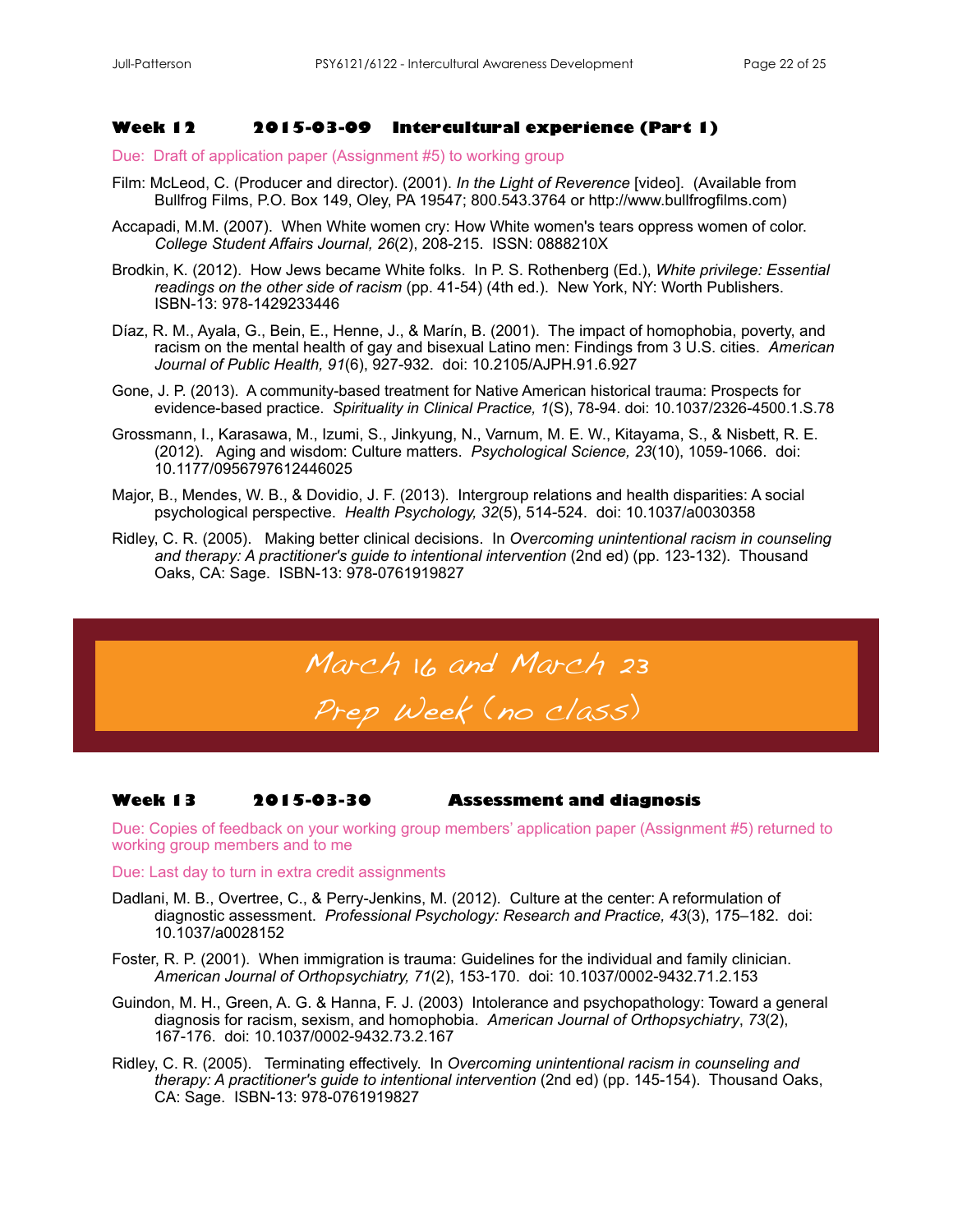April 6 and April 13

# Prep Week (no class)

#### **Week 14 2015-04-20 Intercultural experience (Part 2)**

Due: Application paper (Assignment #5)

- Film: Adelman, L., (Executive producer), & Smith, L. M. (Director and producer). (2003). Episode 3: The house we live in. In *Race - the power of an illusion* [video]. (Available from California Newsreel, 149 Ninth Street, San Francisco, CA 94103; 415.621.6196 or [http://www.newsreel.org\)](http://www.newsreel.org)
- Doron, I., & Apter, I. (2010). The debate around the need for an international convention on the rights of older persons. *The Gerontologist, 42*(5): 604-608 doi: 10.1093/geront/gnq016
- Hernández-Ávila, I. (1997). An open letter to Chicanas: On the power and politics of origin. In J. Harjo & G. Bird (Eds.), *Reinventing the enemy's language: Contemporary Native women's writings of North America* (pp. 237-246)*.* New York, NY: W.W. Norton. ISBN-13: 978-0393318289
- McCarthy, J. (2005). Individualism and collectivism: What do they have to do with counseling? *Journal of Multicultural Counseling and Development, 33*(2)*,* 108-117. doi: [10.1002/j.](http://psycnet.apa.org/doi/10.1002/j.2161-1912.2005.tb00009.x) [2161-1912.2005.tb00009.x](http://psycnet.apa.org/doi/10.1002/j.2161-1912.2005.tb00009.x)
- Mirsalimi, H. (2010). Perspectives of an Iranian psychologist practicing in America. *Psychotherapy: Theory, Research, Practice, Training, 47*(2), 151-161. doi: 10.1037/a0019754
- Ridley, C. R. (2005). Managing resistance. In *Overcoming unintentional racism in counseling and therapy: A practitioner's guide to intentional intervention* (2nd ed) (pp. 133-144). Thousand Oaks, CA: Sage. ISBN-13: 978-0761919827
- Sue, D. W., Bucceri, J., Lin, A. I., Nadal, K. L., & Torino, G. C. (2007). Racial microaggressions and the Asian American experience. *Cultural Diversity and Ethnic Minority Psychology, 13*(1), 72-81. doi: 10.1037/1099-9809.13.1.72

It is not enough to be compassionate. You must act.

Tenzin Gyatso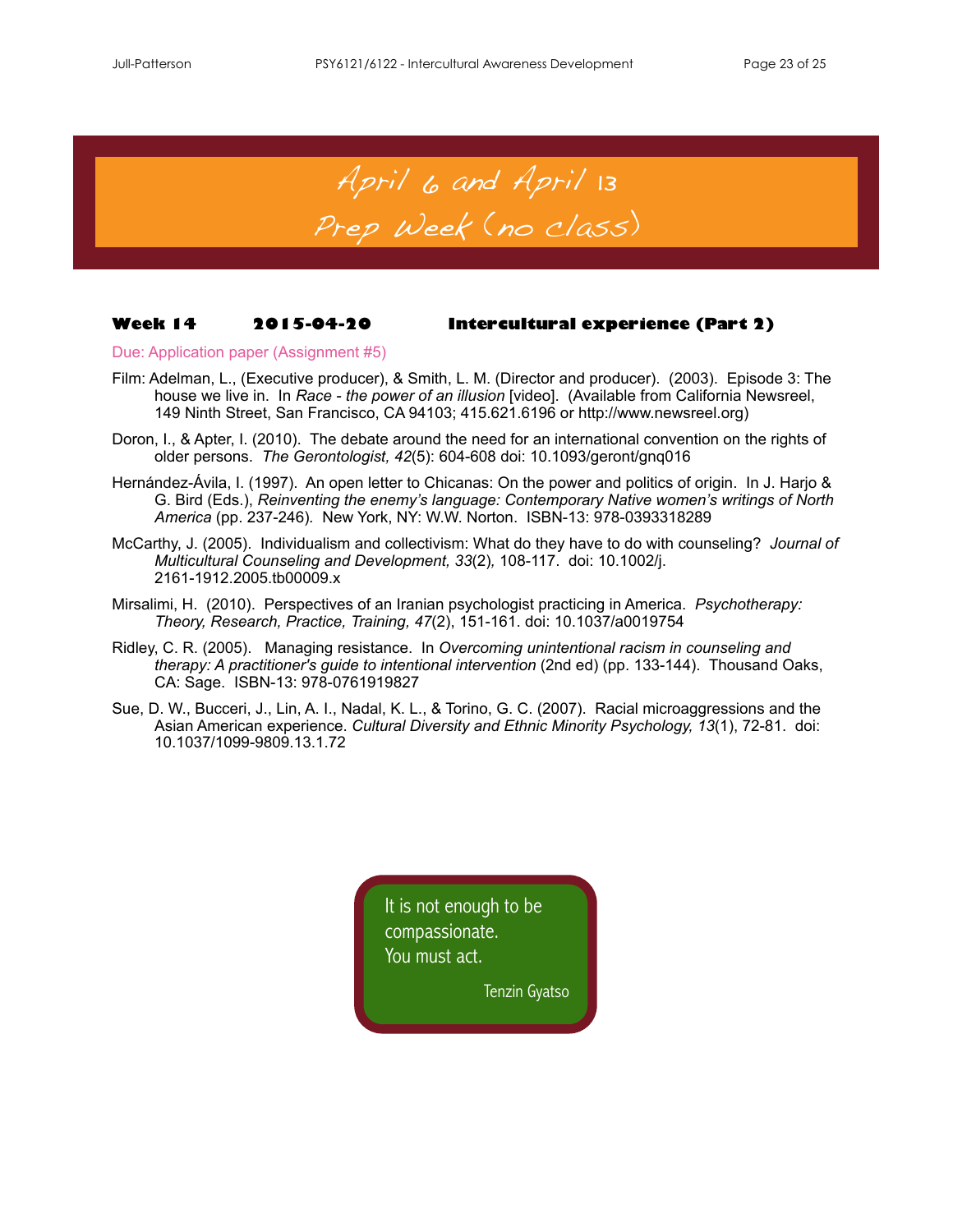#### **Week 15 2015-04-27 Assessment and resilience**

#### Due: Legacy project

- Film: Neudel, E. (Producer and director). (2011). *Lives worth living: The great fight for disability rights* [video]. (Available at [www.storylinemotionpictures.com/PurchaseDVD.htm](http://www.includingsamuel.com))
- Christopher, J. C. (1999). Situating psychological well-being: Exploring the cultural roots of its theory and research. *Journal of Counseling and Development*, *77*(2), 141-152. doi: [10.1002/j.](http://dx.doi.org/10.1002/j.1556-6676.1999.tb02434.x) [1556-6676.1999.tb02434.x](http://dx.doi.org/10.1002/j.1556-6676.1999.tb02434.x)
- Kaplan, H. B. (2013). [Reconceptualizing](https://www.google.com/search?client=firefox-a&hs=3he&rls=org.mozilla:en-US:official&channel=sb&biw=2133&bih=1310&q=Kaplan,+H.+B.+%282013%29.+Reconceptualizing+resilience.&spell=1&sa=X&ei=-2FsU4P4HMjpoAT534KwAw&ved=0CCMQBSgA) resilience. In S. Goldstein and R. B. Brooks (Eds.), *Handbook of resilience in children* (pp. 39-55). New York, NY: Springer. doi: 10.1007/978-1-4614-3661-4\_3
- [Tedeschi, R. G.,](http://ca2.csa.com/ids70/p_search_form.php?field=au&query=tedeschi+richard+g&log=literal&resolve_au&SID=bpu9pnrn6nuvip0uukn2rdk1o4) & [Kilmer, R. P.](http://ca2.csa.com/ids70/p_search_form.php?field=au&query=kilmer+ryan+p&log=literal&resolve_au&SID=bpu9pnrn6nuvip0uukn2rdk1o4) (2005). [Assessing strengths, resilience, and growth to guide clinical](http://ca2.csa.com/ids70/view_record.php?id=6&recnum=13&SID=bpu9pnrn6nuvip0uukn2rdk1o4)  [interventions.](http://ca2.csa.com/ids70/view_record.php?id=6&recnum=13&SID=bpu9pnrn6nuvip0uukn2rdk1o4) *Professional Psychology: Research and Practice, 36*(3), 230-237. doi: [10.1037/0735-7028.36.3.230](http://dx.doi.org/10.1037/0735-7028.36.3.230)

#### **For this week, read Christopher, Kaplan, Tedeschi & Kilmer, and one of the following six articles:**

- Abraído-Lanza, A. F., Guier, C., & Colón, R. M. (1997). Psychological thriving among Latinas with chronic illness. *Journal of Social Issues, 54*(2)*,* 405-424. doi: .1111/j.1540-4560.1998.tb01227.x
- Amundson, R. (2010). Quality of life, disability, and hedonic psychology. *Journal for the Theory of Social Behaviour, 40*(4), 374-392. doi: [10.1111/j.1468-5914.2010.00437.x](http://dx.doi.org/10.1111%2fj.1468-5914.2010.00437.x)
- Barker, J. C., Herdt, G., & Vries, B. (2006). Social support in the lives of lesbians and gay men at midlife and later. *Sexuality Research and Social Policy, 3*(2), 1-21. doi: 10.1525/srsp.2006.3.2.1
- Ramsey, J. L. (2012). Spirituality and aging: Cognitive, affective, and relational pathways to resiliency. *Annual Review of Gerontology and Geriatrics, 32*(1), 131-150. doi: 10.1891/0198-8794.32.131
- Stevenson, H. C., & Renard, G. (1993). Trusting ole' wise owls: Therapeutic use of cultural strengths in African American families. *Professional Psychology: Research and Practice, 24*(4), 433-442. doi: [10.1037/0735-7028.24.4.433](http://psycnet.apa.org/doi/10.1037/0735-7028.24.4.433)
- Williams, J. M., & Portman, T. A. A. (2014), "No one ever asked me": Urban African American students' perceptions of educational resilience. *Journal of Multicultural Counseling & Development, 4*2(1), 13–30. doi: 10.1002/j.2161-1912.2014.00041.x

#### **Week 16 2015-05-04 Social justice**

- Goodman, D. J. (2011). The joy of unlearning privilege/oppression. In *Promoting diversity and social justice: Educating people from privileged groups (2nd ed.)* (pp. 101-120). Thousand Oaks, CA: Sage. ISBN-13: 978-0415872881
- Harro, B. (2013). The cycle of liberation. In M. Adams, W. J. Blumenfeld, R. Castañeda, H. W. Hackman, M. L. Peters, & X. Zúñiga (Eds.), *Readings for diversity and social justice* (3rd ed.) (pp. 463-469). New York, NY: Routledge. ISBN-13: 978-0415892940
- Kivel, P. (2011). How white people can serve as allies to people of color in the struggle to end racism. In P. S. Rothenberg (Ed.), *White privilege: Essential readings on the other side of racism* (pp. 127-135. (4th ed.). New York, NY: Worth Publishers. ISBN-13: 978-1429233446
- Ridley, C. R. (2005). Examining and overcoming the unintentional racism of the mental health system. In *Overcoming unintentional racism in counseling and therapy: A practitioner's guide to intentional intervention* (2nd ed) (pp. 157-224). Thousand Oaks, CA: Sage. ISBN-13: 978-0761919827
- Stuart, R. B. (2004). Twelve practical suggestions for achieving multicultural competence. *Professional Psychology: Research and Practice, 35*(1), 3-9. doi: [10.1037/0735-7028.35.1.3](http://psycnet.apa.org/doi/10.1037/0735-7028.35.1.3) *(Reconsider this article from your first week's readings.)*